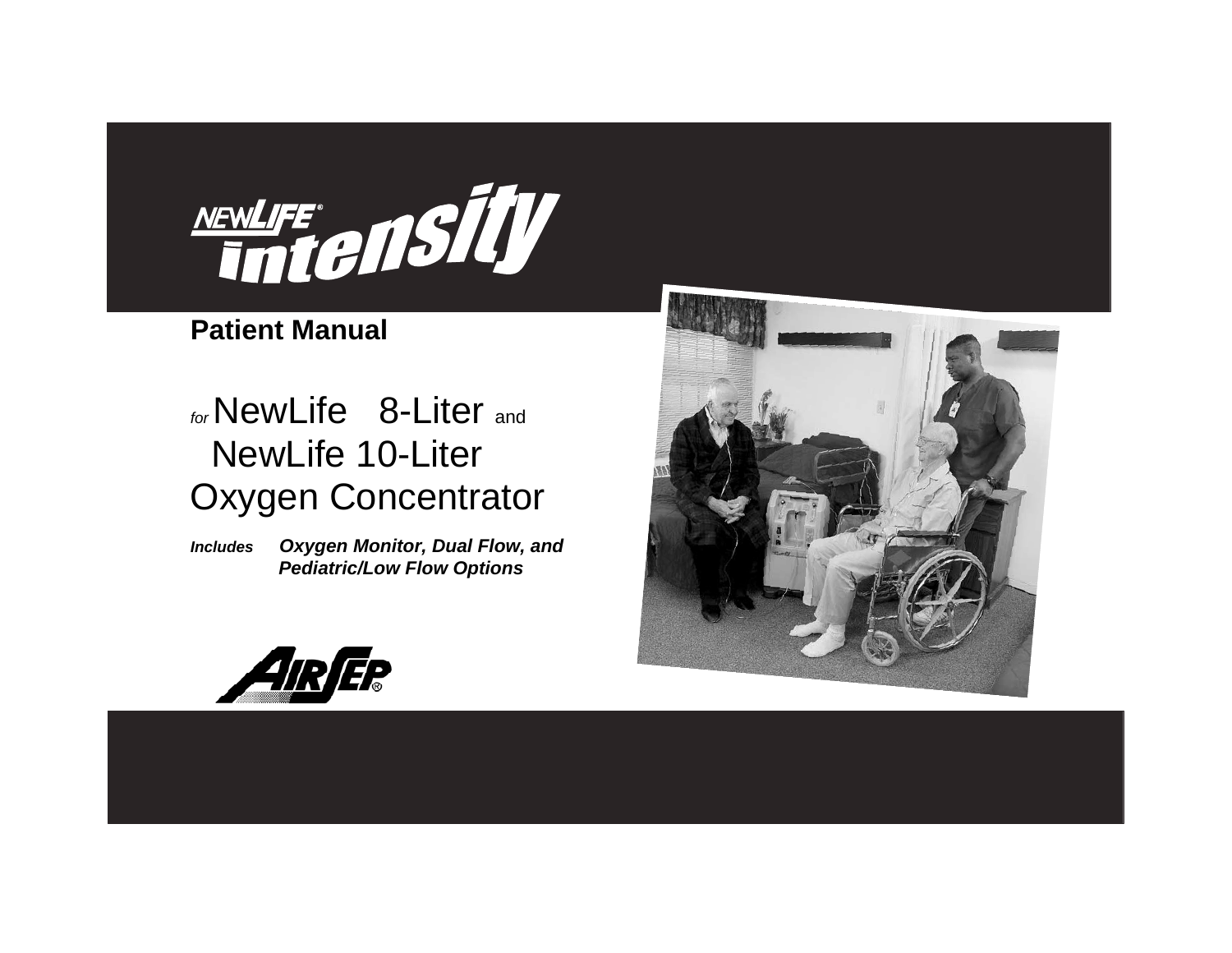**English: A multilingual version of the manual is available through your equipment provider***.*  **Español: Una versión multilingüe del manual está disponible a través de su proveedor de equipo. Français: Une version multilingue du manuel est disponible par l'intermédiaire de votre fournisseur de matériel. Deutsche***:* **Eine mehrsprachige Version des Handbuchs ist in Ihrer Geräte-Anbieter.**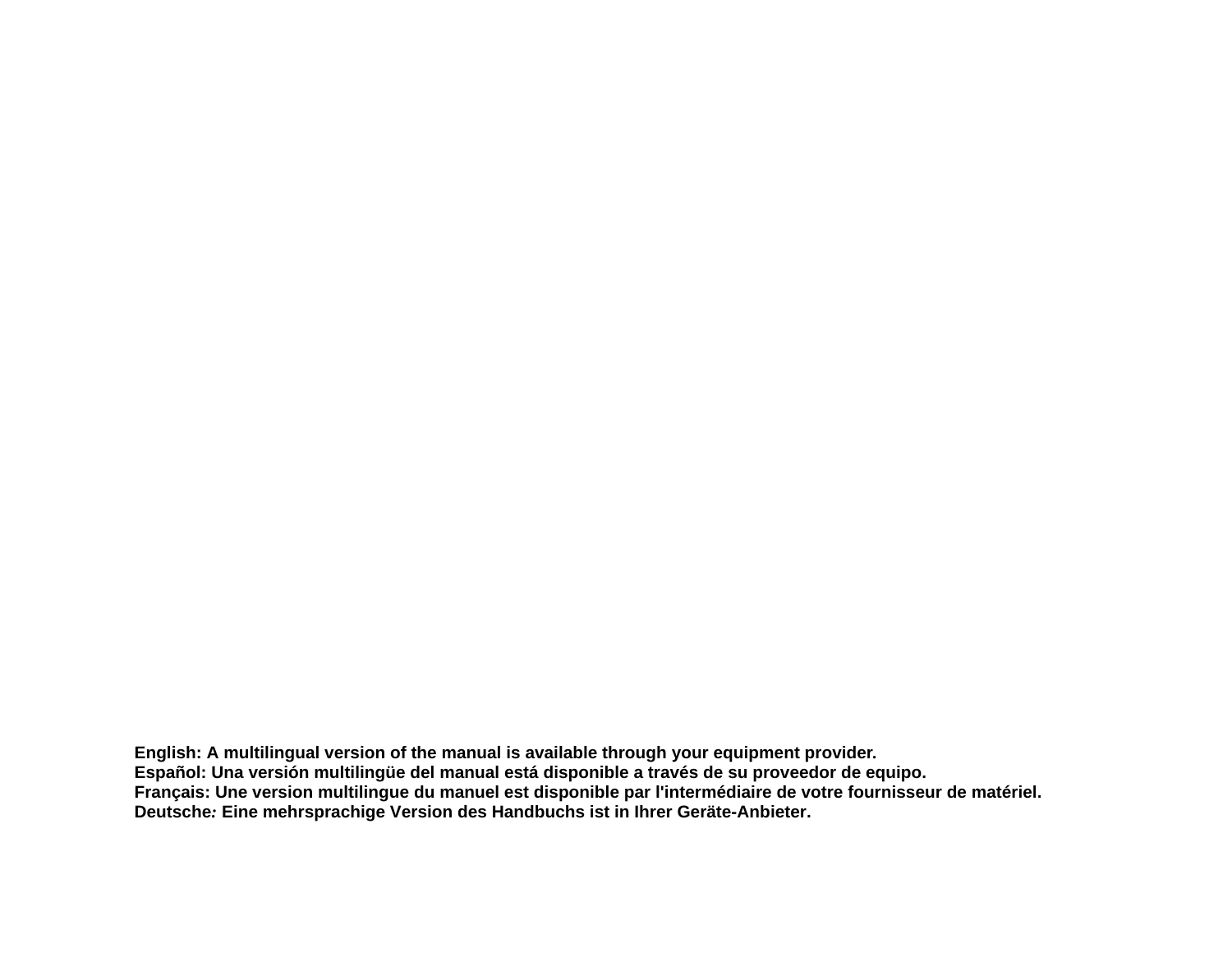## **TABLE OF CONTENTS**

*AirSep***®** *NewLife***®** *Intensity Oxygen Concentrator* 

| <b>AirSep NewLife Intensity</b><br><b>Oxygen Concentrator</b> | 1              |
|---------------------------------------------------------------|----------------|
| <b>Symbols</b>                                                | 1              |
| <b>Why Your Physician Prescribed Oxygen</b>                   | 3              |
| <b>What is an Oxygen Concentrator?</b>                        | 4              |
| <b>Important Safety Rules</b>                                 | 5              |
| How to Operate Your Oxygen Concentrator                       | $\overline{7}$ |
| <b>Filters</b>                                                | 11             |
| <b>Oxygen Without Humidifier</b>                              | 11             |
| <b>Oxygen With Humidifier</b>                                 | 12             |
| <b>Nasal Cannula</b>                                          | 13             |
| <b>Proper Setting of Oxygen Flowmeter</b>                     | 14             |
| <b>Cleaning, Care, and Proper Maintenance</b>                 | 15             |
| <b>Cabinet</b>                                                | 15             |
| <b>Filters</b>                                                | 16             |
| <b>Reserve Oxygen Supply</b>                                  | 16             |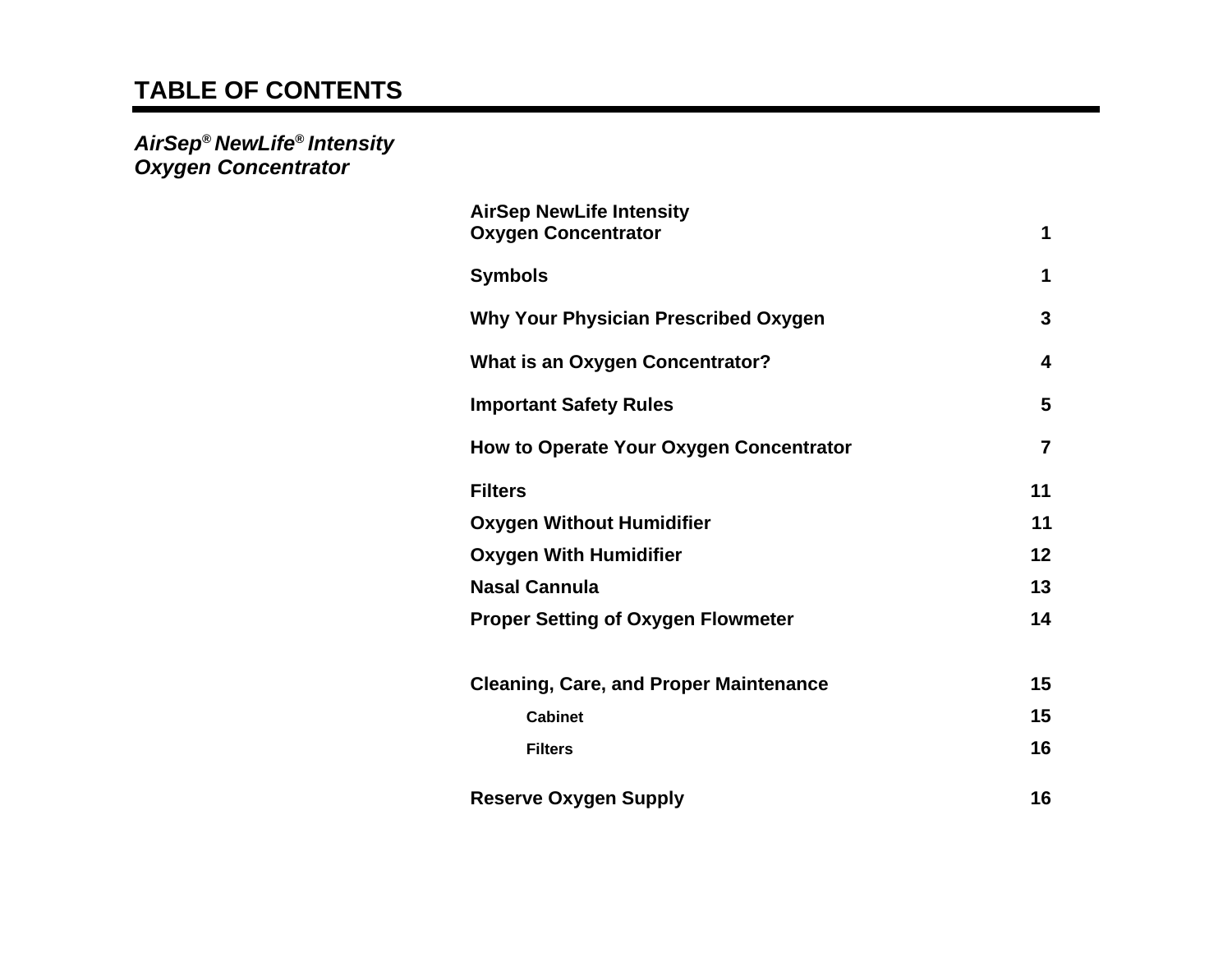## **TABLE OF CONTENTS**

*AirSep® NewLife® Intensity Oxygen Concentrator* 

|                                 | <b>Troubleshooting</b>                 | 17      |
|---------------------------------|----------------------------------------|---------|
|                                 | <b>Product Specifications</b>          | 19      |
|                                 | <b>Classification</b>                  | 20      |
|                                 |                                        |         |
| <b>Oxygen Monitor Option</b>    |                                        | 21      |
|                                 | <b>Function of the Oxygen Monitor</b>  | 21      |
|                                 | <b>Alarm Signal</b>                    | 21      |
| <b>Dual Flow and Pediatric/</b> |                                        |         |
| <b>Low Flow Options</b>         |                                        | $22 \,$ |
|                                 | <b>Dual Flow Application</b>           | 22      |
|                                 | <b>Pediatric/Low Flow Application</b>  | 22      |
|                                 | <b>Setting the Pediatric Flowmeter</b> | 23      |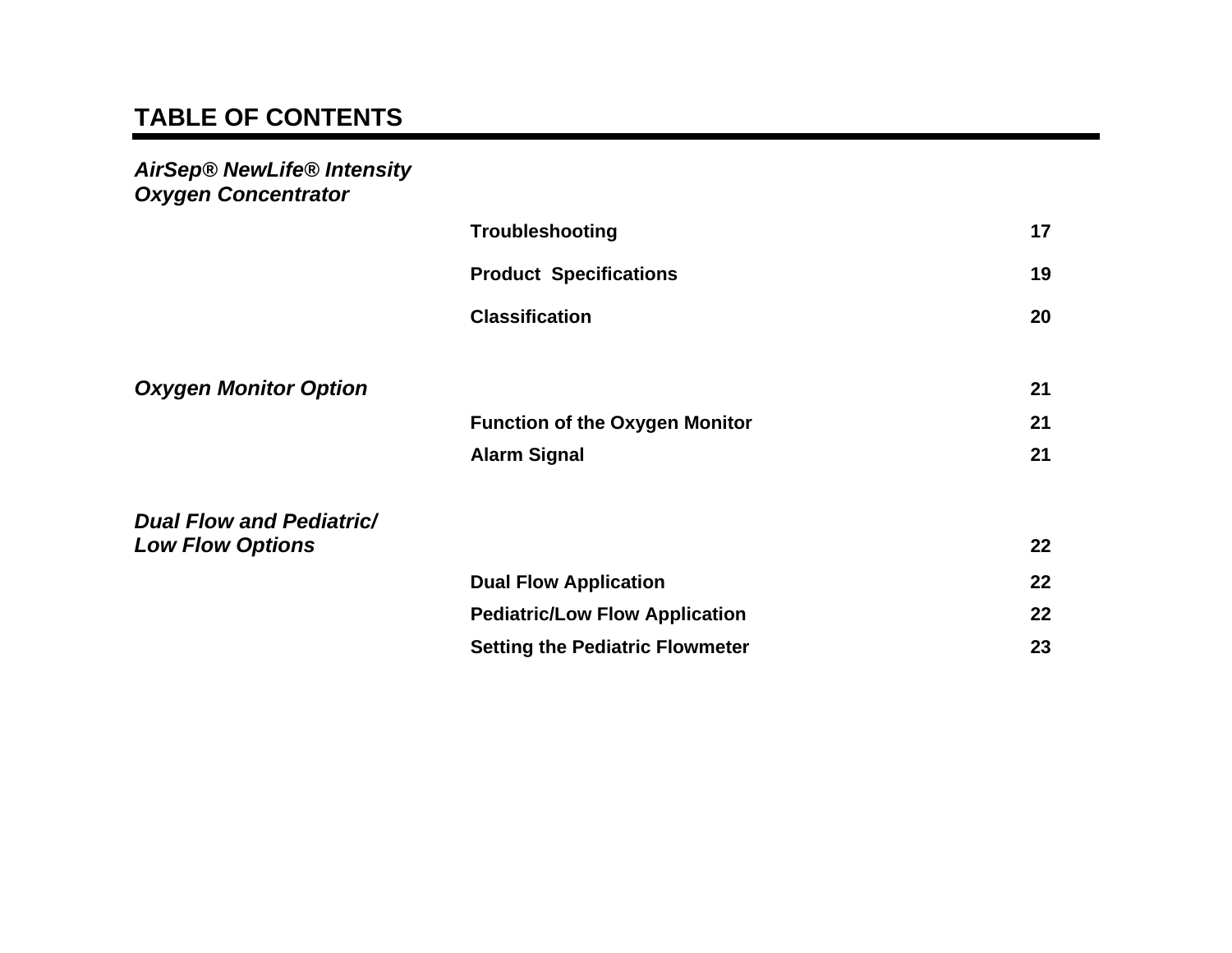## **AirSep ® NewLife® Intensity Oxygen Concentrator**

This Patient Manual will acquaint you with AirSep's NewLife Intensity Oxygen Concentrator (both 8-liter and 10-liter models). Make sure you read and understand all the information contained in this manual before you operate your unit. Should you have any questions, your Equipment Provider will be happy to answer them for you.

## **Symbols**

Symbols are frequently used on equipment and/or the manual in preference to words with the intention of decreasing the possibility of misunderstanding caused by language differences. Symbols can also permit easier comprehension of a concept within a restricted space.

The following table is a list of symbols and definitions that may be used with the NewLife Intensity Oxygen Concentrator.

| <b>Symbol</b>  | <b>Description</b>                                                                                              | <b>Symbol</b>                      | <b>Description</b>                                                                                    |
|----------------|-----------------------------------------------------------------------------------------------------------------|------------------------------------|-------------------------------------------------------------------------------------------------------|
| WARNING        | Warning – Describes a hazard or<br>unsafe practice that can result in severe<br>bodily injury or death          |                                    | No smoking                                                                                            |
| <b>CAUTION</b> | Caution - Describes a hazard or<br>unsafe practice that can result in minor<br>bodily injury or property damage | $\mathsf{C}_{\mathsf{\tiny G459}}$ | <b>CE Mark</b>                                                                                        |
| <b>NOTE</b>    | <b>Note – Provides information</b><br>important enough to emphasize or<br>repeat                                | ETL CLASSIFIED<br>3072375          | Safety agency for CAN/CSA C22.2 No.<br>601.1 M90 for medical electrical<br>equipment. (10-liter only) |
|                | <b>Refer to Patient Manual Instructions</b>                                                                     |                                    | Safety agency for CAN/CSA C22.2 No.<br>601.1 M90 for medical electrical<br>equipment. (8-liter only)  |
|                | No oil or grease                                                                                                |                                    | Do not disassemble                                                                                    |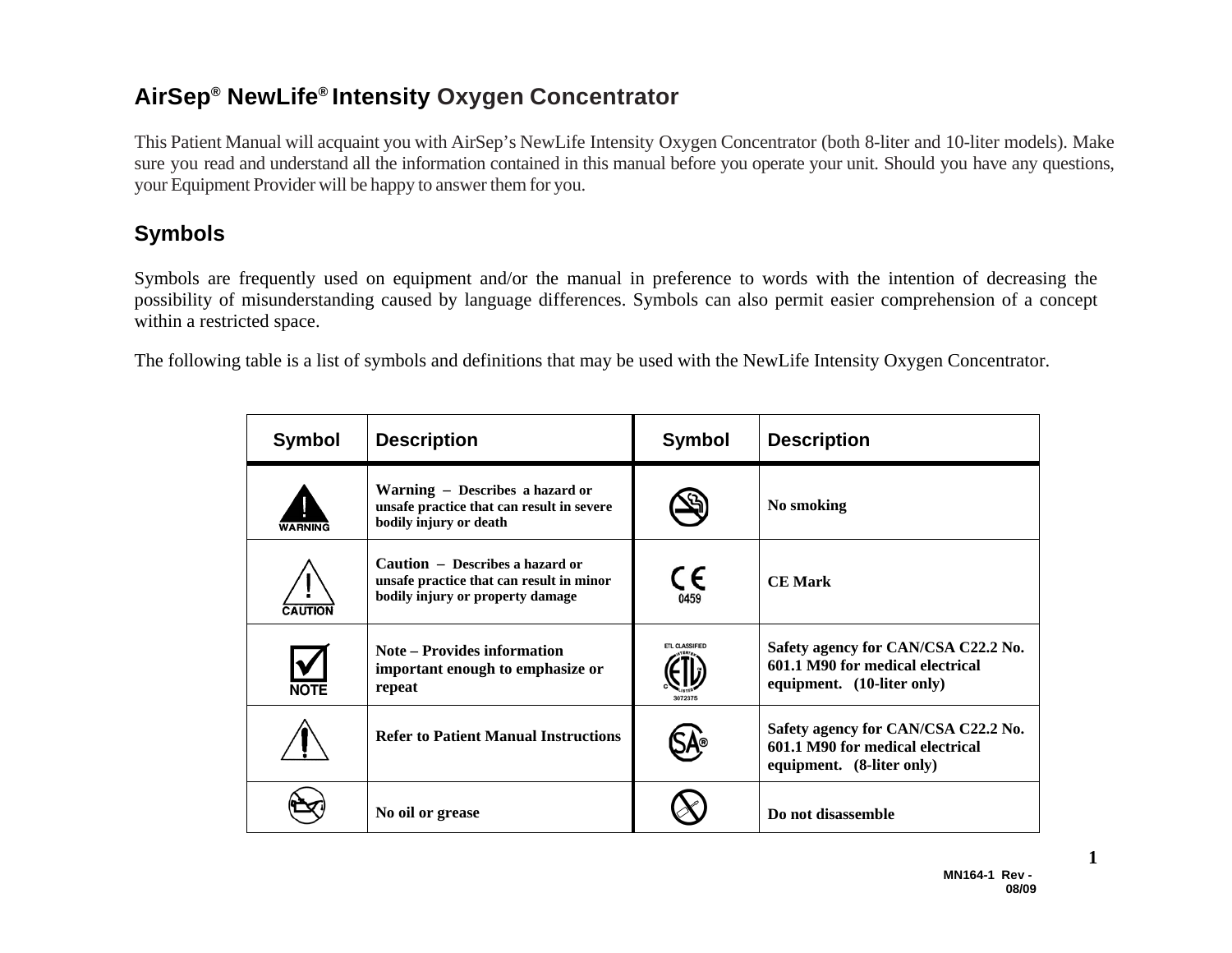| <b>Symbol</b> | <b>Description</b>                                                          | <b>Symbol</b> | <b>Description</b>            |
|---------------|-----------------------------------------------------------------------------|---------------|-------------------------------|
| Ā             | Proper disposal of waste of electrical<br>and electronic equipment required |               | <b>Class II</b>               |
|               | <b>Type BF Equipment</b>                                                    | 冷滞            | Keep unit and accessories dry |



In the event of an alarm, you observe the unit is not working properly, or if you feel discomfort, consult your Equipment Provider and/or your physician immediately.



This unit is not to be used for life support. Geriatric, pediatric, or any other patients unable to communicate discomfort while using this machine may require additional monitoring. Patients with hearing and/or sight impairment(s) may need assistance with monitoring alarms.



This device supplies high-concentration oxygen that promotes rapid burning. Do not allow smoking or open flames within five feet (1.5 m) of (1) this device, or (2) any oxygen-carrying accessory.



Use no oil, grease, or petroleum-based products on or near unit.



Disconnect the power cord from the electrical outlet before you clean or service the unit.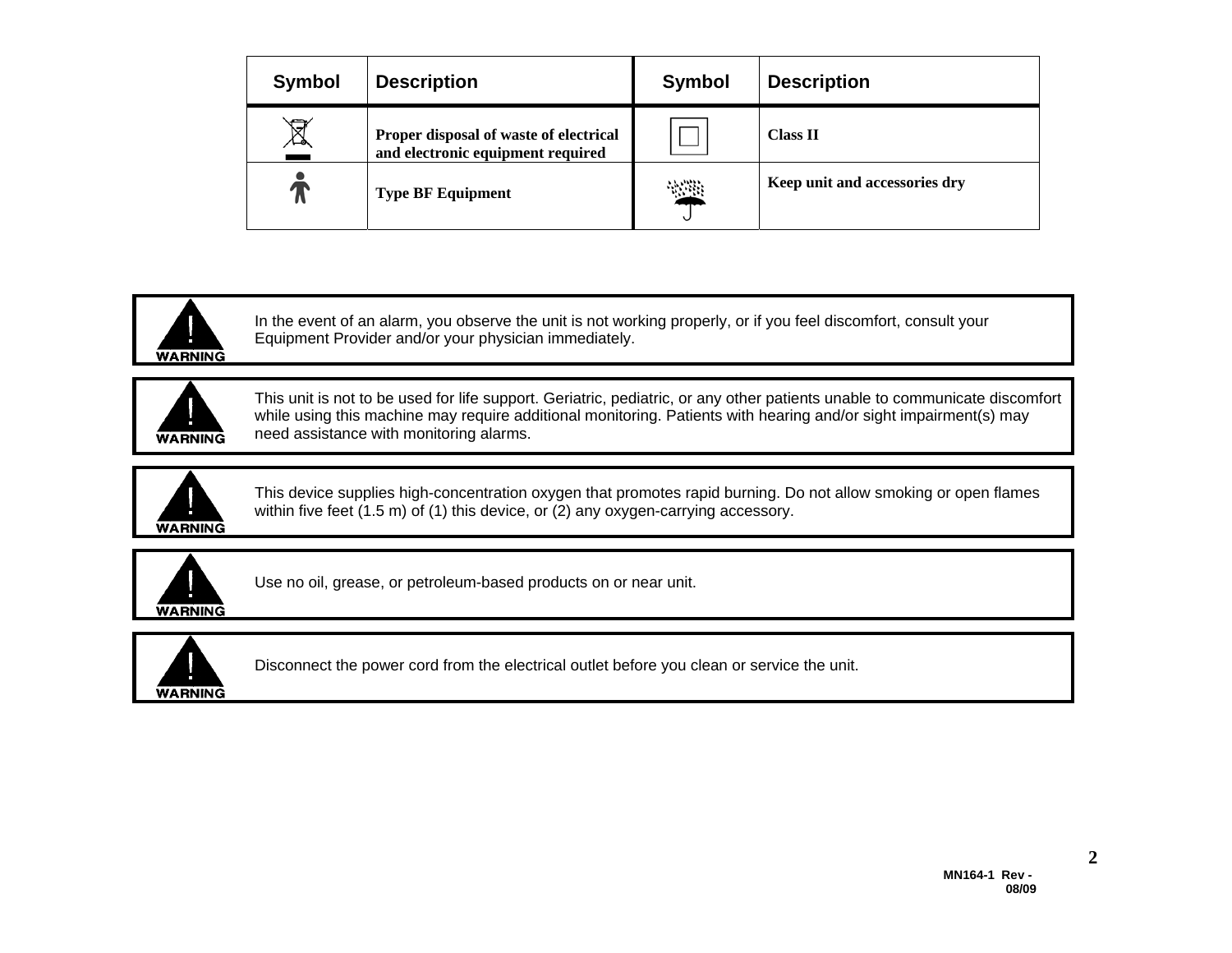#### **Why Your Physician Prescribed Oxygen**

Many people suffer from a variety of heart, lung, and other respiratory diseases. A significant number of these patients can benefit from supplemental oxygen therapy at home, in the hospital, or at a medical facility.

Oxygen is a gas that makes up 21% of the room air we breathe. Our bodies depend on a steady supply to function properly. Your physician prescribed a flow or setting to address your particular respiratory condition.

Although Oxygen is a non-additive drug, unauthorized oxygen therapy can be dangerous. You must seek medical advice before you use this oxygen concentrator. The Equipment Provider who supplies your oxygen equipment will demonstrate how to set the prescribed flow rate.



It is very important to select the prescribed level of oxygen flow. Do not increase or decrease the flow until you first consult your physician.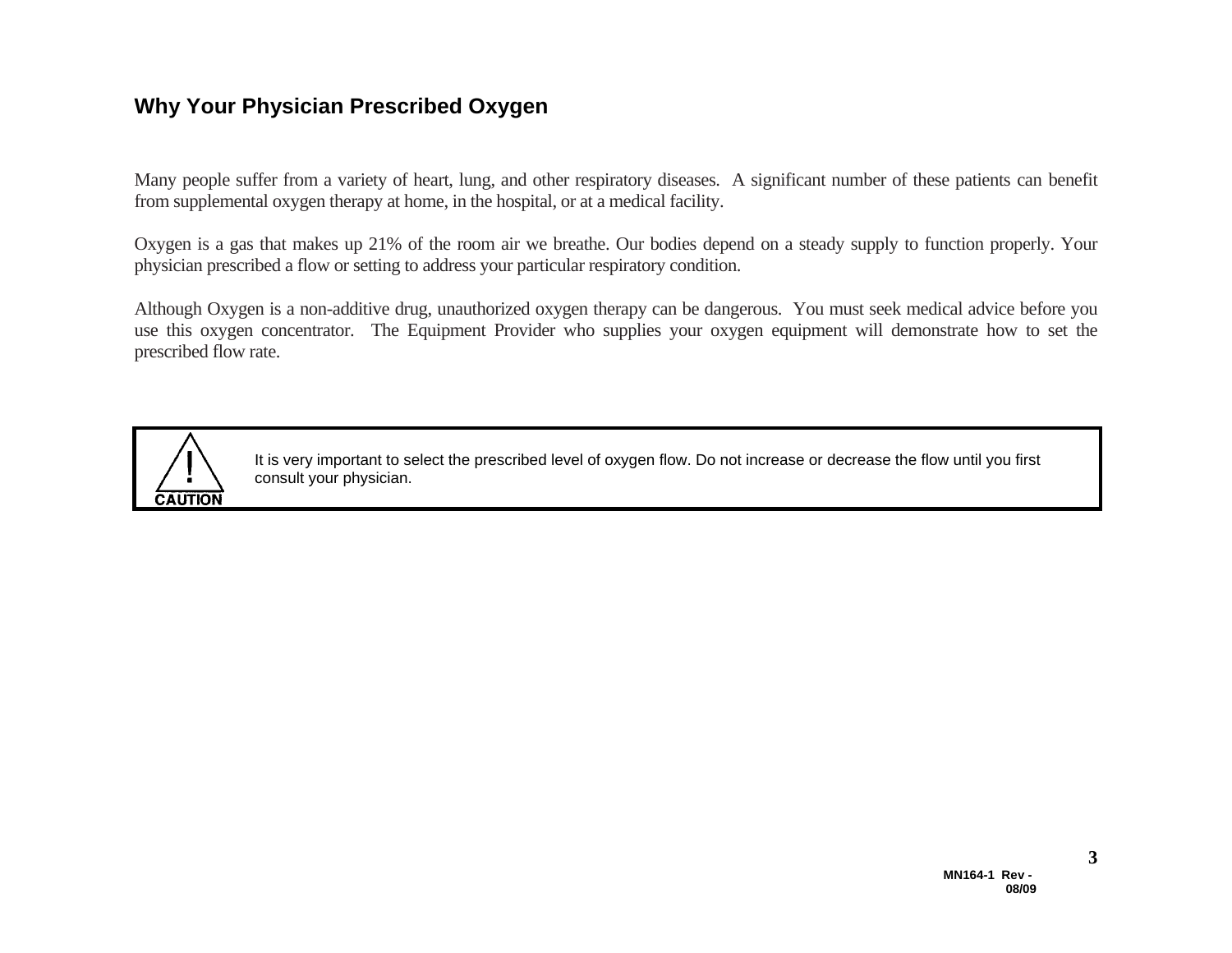## **What is an Oxygen Concentrator?**

Oxygen concentrators were introduced in the mid-1970's and have become the most convenient, reliable source of supplemental oxygen available today. Oxygen concentrators are the most cost-effective, efficient, and safest alternative to using high-pressure oxygen cylinders or liquid oxygen. An oxygen concentrator provides all the oxygen you need with no cylinder or bottle deliveries required.

The air we breathe contains approximately 21% oxygen, 78% nitrogen, and 1% other gases. In the NewLife Intensity unit, room air passes through a regenerative, adsorbent material called "molecular sieve." This material separates the oxygen from the nitrogen. The result is a flow of high-concentration oxygen delivered to the patient.



There is never a danger of depleting the oxygen in a room when you use your NewLife Intensity unit.

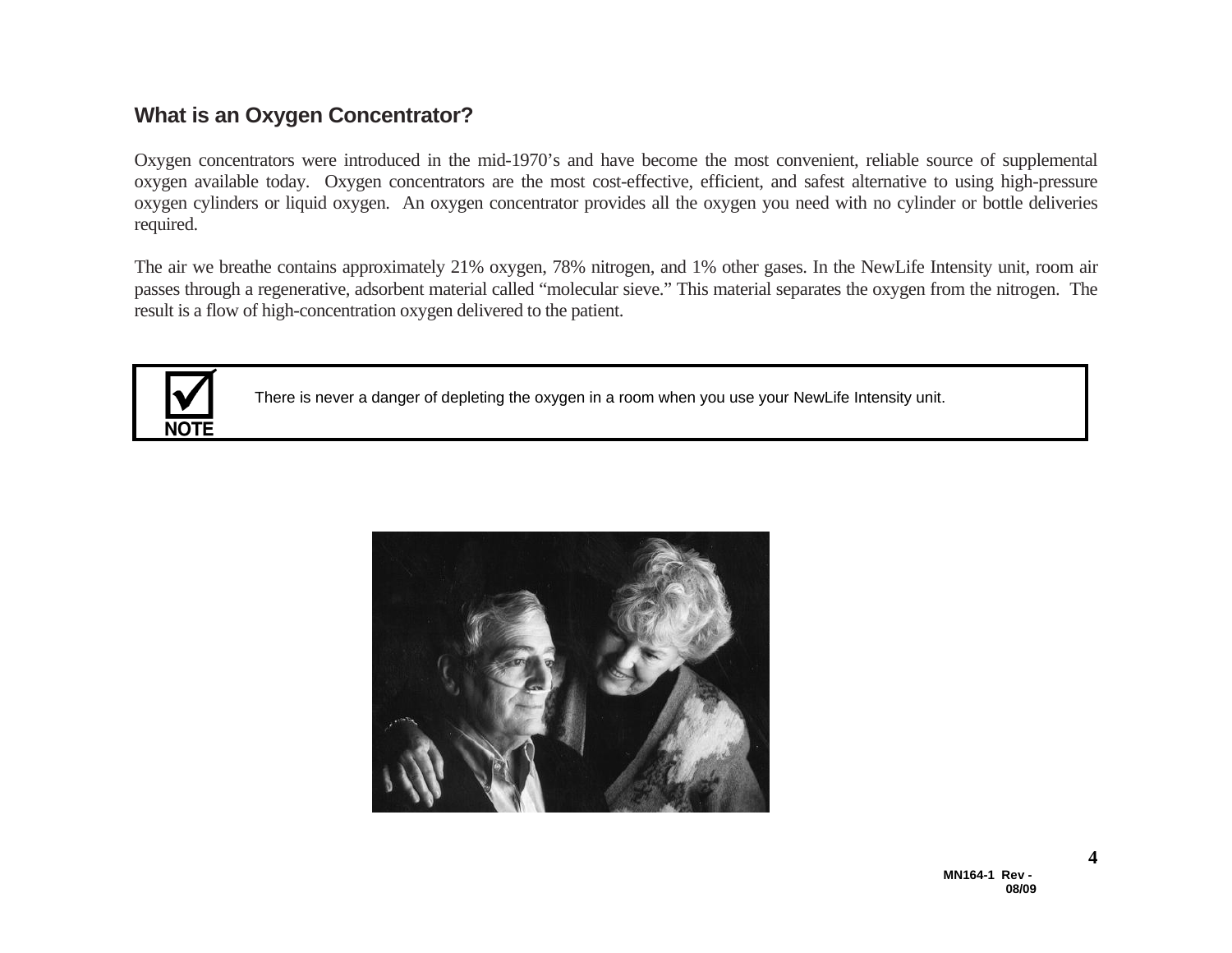## **Important Safety Rules**

Carefully review and familiarize yourself with the following important safety information about the NewLife Intensity Oxygen Concentrator.



In the event of an alarm, you observe the NewLife Intensity is not working properly, or if you feel discomfort, consult your Equipment Provider and/or your physician immediately.



This unit is not to be used for life support. Geriatric, pediatric, or any other patients unable to communicate discomfort while using this machine may require additional monitoring. Patients with hearing and/or sight impairment(s) may need assistance with monitoring alarms.



Do not leave the nasal cannula under bed coverings or chair cushions. If the unit is turned on but not in use, the oxygen will make the material flammable. Set the I/0 power switch to the 0 (off) position when the NewLife Intensity unit is not in use.



Electrical shock hazard. Do not remove covers while the unit is plugged in. Only your Equipment Provider should remove the covers.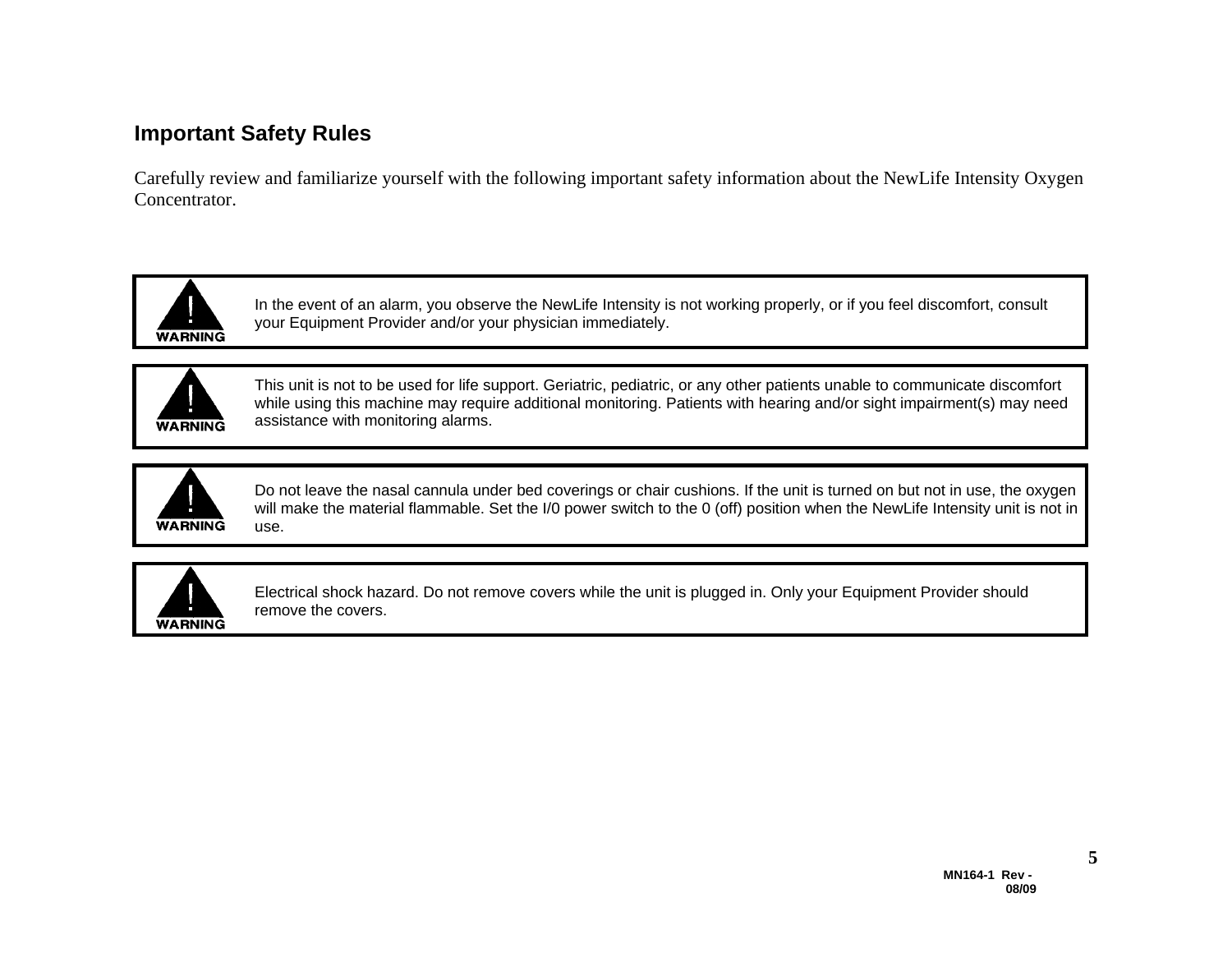

This device manufactures high concentration oxygen, which promotes rapid burning. Do not allow smoking or open flames within 5 feet (1.5 m) of: (1) this device or  $(2)$  any oxygen carrying accessory.



Do not use extension cords with this unit.



AirSep recommends an alternate source of supplemental oxygen in the event of a power outage, alarm condition, or mechanical failure. Consult your physician or Equipment Provider for the type of reserve system required.



Federal (USA) law restricts this device to sale or rental by or on the order of a physician or licensed health care provider.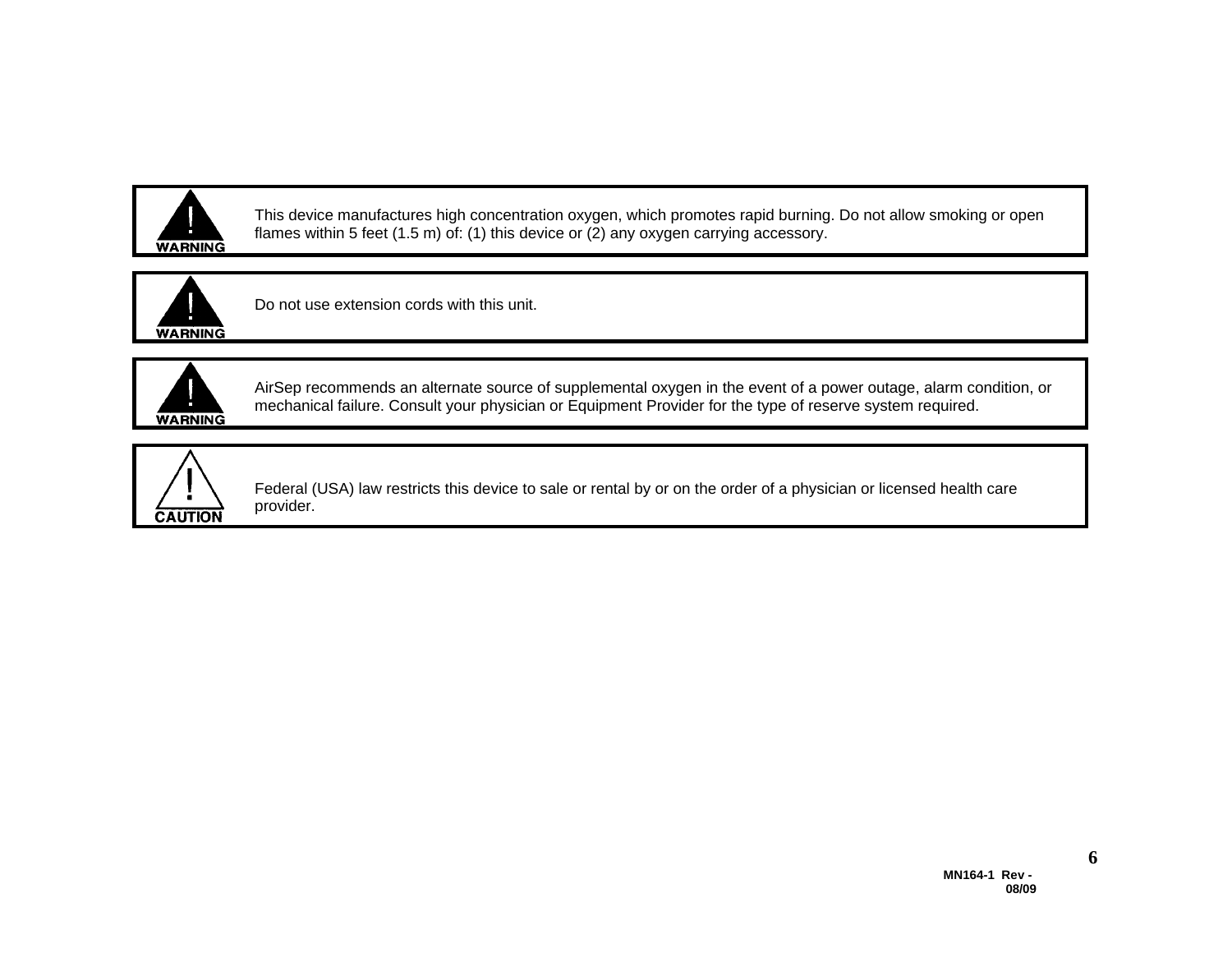#### **How to Operate Your Oxygen Concentrator**

First, become familiar with the important parts of your NewLife Intensity Oxygen Concentrator (Figures 1a and 1b).

 **A. On/Off (I/0) Power Switch:** 

Starts and stops the operation of the unit.

- **B. Circuit Breaker Reset Button:** Resets the unit after electrical overload shutdown
- **C. Digital Hour Meter:**  Records the unit's total hours of operation.
- **D. Flowmeter/Adjustment Knob (Primary on Dual Option):**  Controls and indicates the oxygen flow rate in liters per minute (lpm). Main flowmeter (left side) on units with dual flow option.
- **E. Oxygen Outlet (Primary on Dual Option):**  Provides connections for a humidifier (if required), nasal cannula, face mask, or catheter . On units with dual flow option, controlled by primary flowmeter. **Figure 1a**
- **F. Top and Side Handles:**  Enables convenience in carrying the unit.
- **G. Operating Instructions:**
- **H. Secondary Flowmeter (Dual Option):**  Flowmeter (right side) on units with dual flow option.
- **I. Secondary Oxygen Outlet (Dual Option):**  Oxygen outlet (right side) on units with dual flow option. Controlled by secondary flowmeter.



D

C BA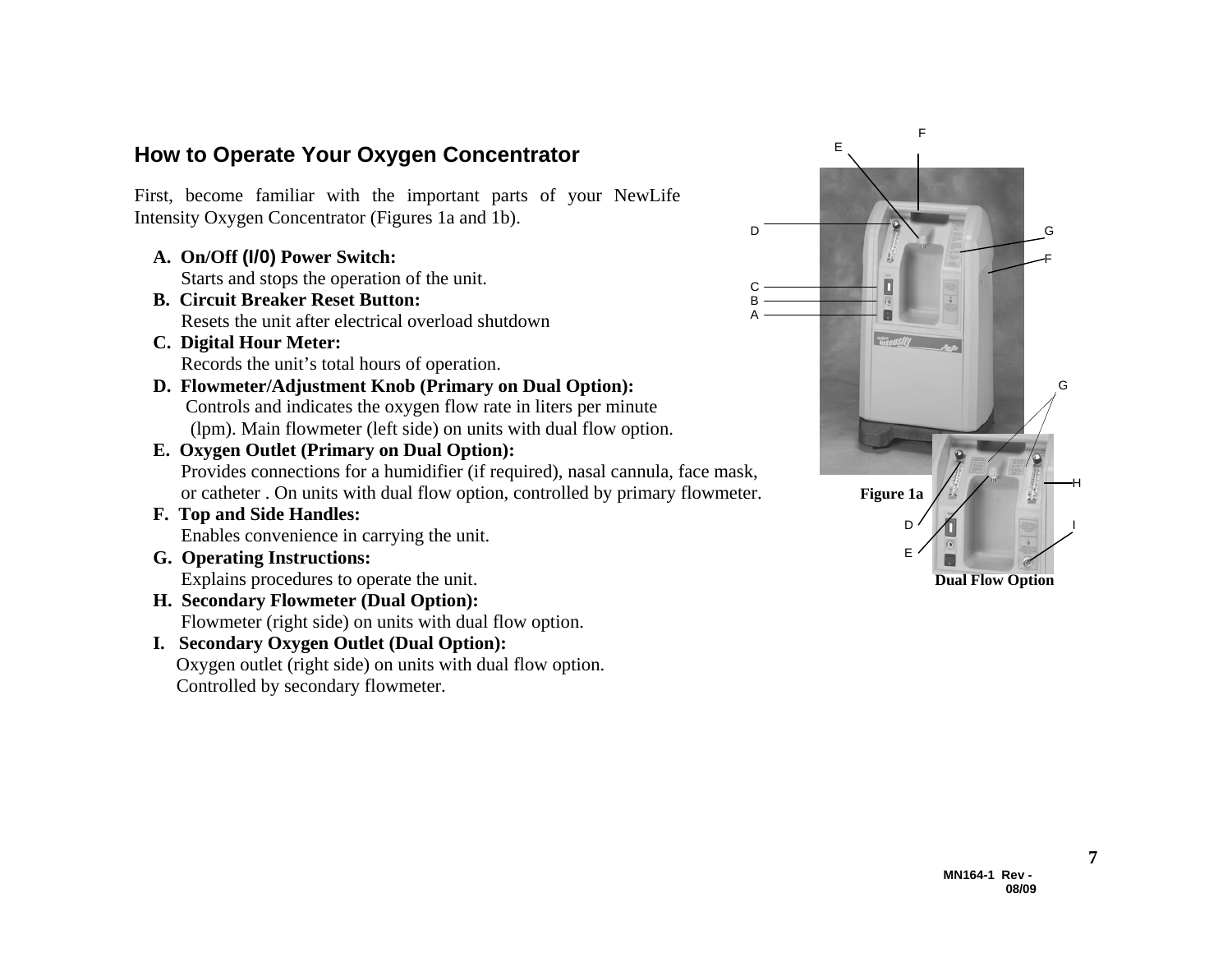#### **J. Air Intake Gross Particle Filter:**

Prevents dust and other airborne particles from entering the unit.

#### **K. Power Cord:**

Allows connection of unit into electrical outlet.



Do not use extension cords with this unit.

- **1.** Locate the unit near an electrical outlet in the room where you spend most of your time.
- **2.** Position the unit away from curtains or drapes, hot air registers, heaters, and fireplaces. Be certain to place the unit so all sides are at least 12 inches (30.5 cm) away from a wall or other obstruction. Do not place the unit in a confined area.
- **3.** Turn the unit so that the operating controls are within easy reach and the air intake on the back of the unit is not obstructed.
- **4.** Connect oxygen accessories such as a humidifier (if required), nasal cannula, face mask, catheter, and/or extension tubing to the oxygen outlet.
- **5.** Completely unwrap the power cord (Figure 1b).



J

K

**Figure 1b**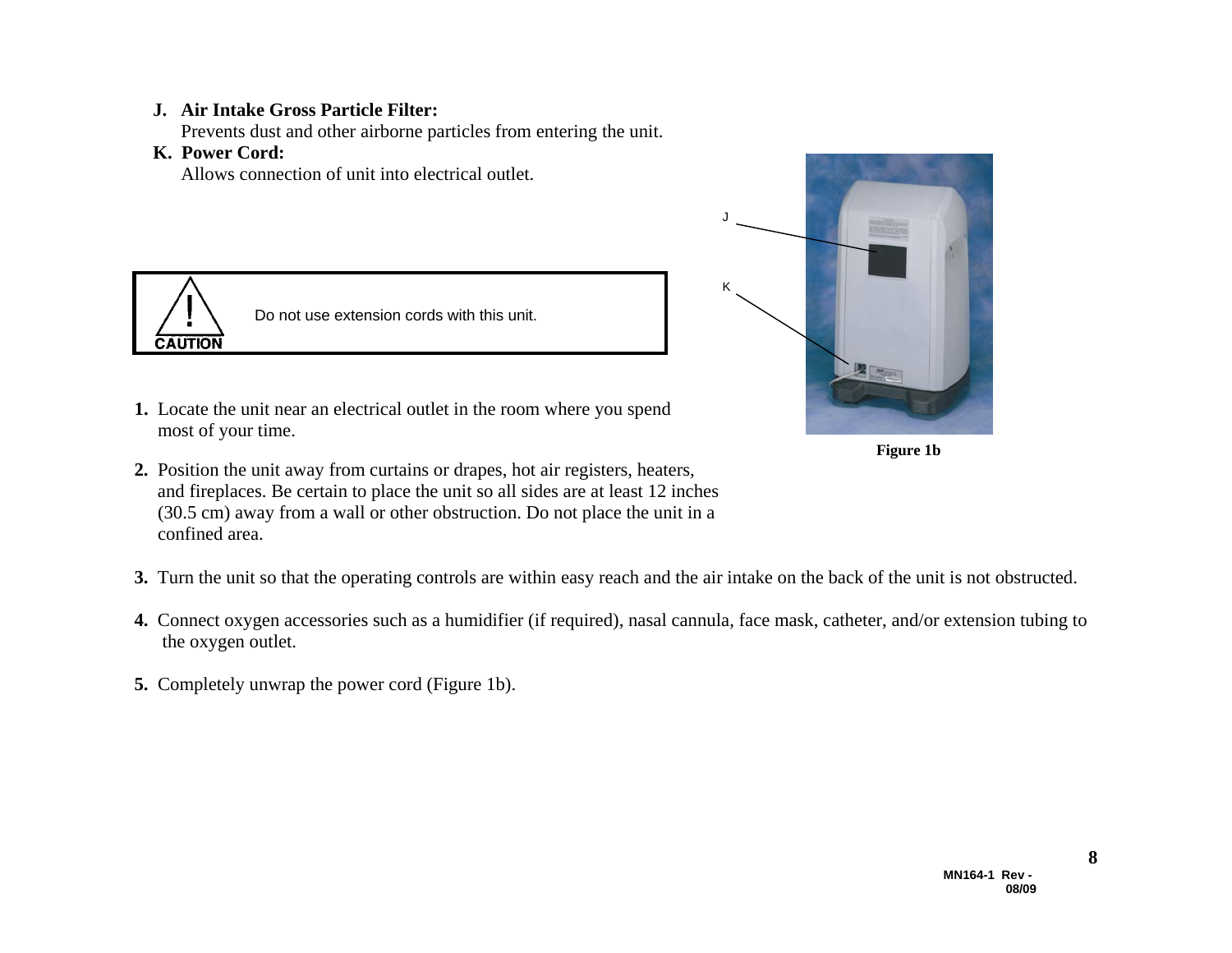- **6.** Insert power cord into the electrical outlet.
- **7.** Locate the power switch on the front of the unit, and switch it to the **I** position (on). (Figure 2.)

 A battery-operated audible alarm must sound for a 5-second test to indicate a good battery and alarm.



If the alarm is weak or does not sound at all, consult your Equipment Provider immediately.



The standard NewLife Intensity Oxygen Concentrator accommodates high pressure/high flow prescriptions.

**8.** *Dual Flow and High Flow Applications:* Set the flowmeter adjustment knob(s) to the prescribed lpm, in any combination of flows up to a total of the maximum capacity of the concentrator (8 lpm for Intensity and 10 lpm for Intensity 10). (Figure 3).

or

*Pediatric/Low Flow Applications:* See page 22 for details.

The concentrator is now ready for use.





**Figure 2** 



**Figure 3**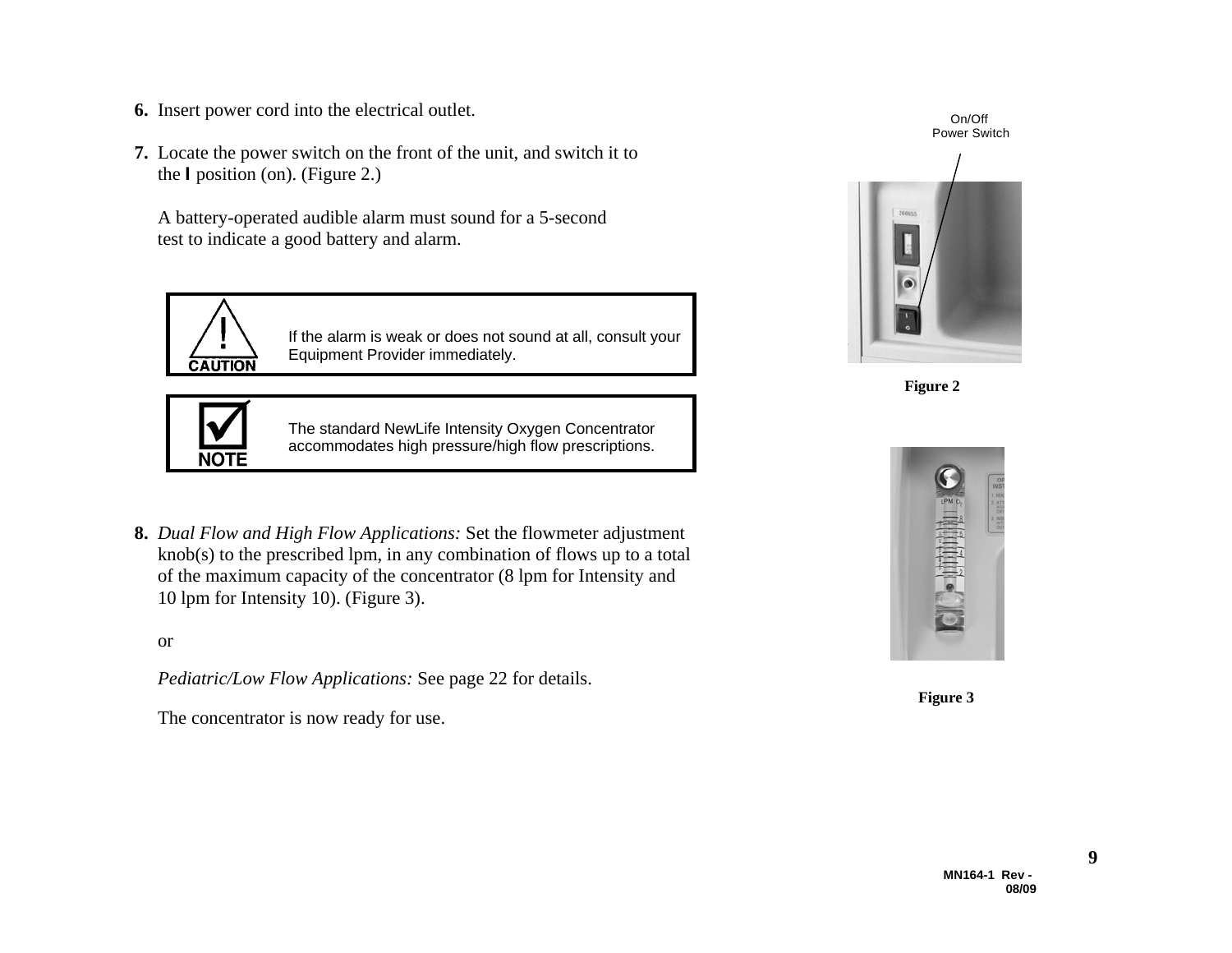**9.** To turn the concentrator off, press the I/0 switch to the 0 position.



**10.** If the NewLife Intensity unit fails to operate properly, refer to the Troubleshooting section for a list of probable causes and solutions.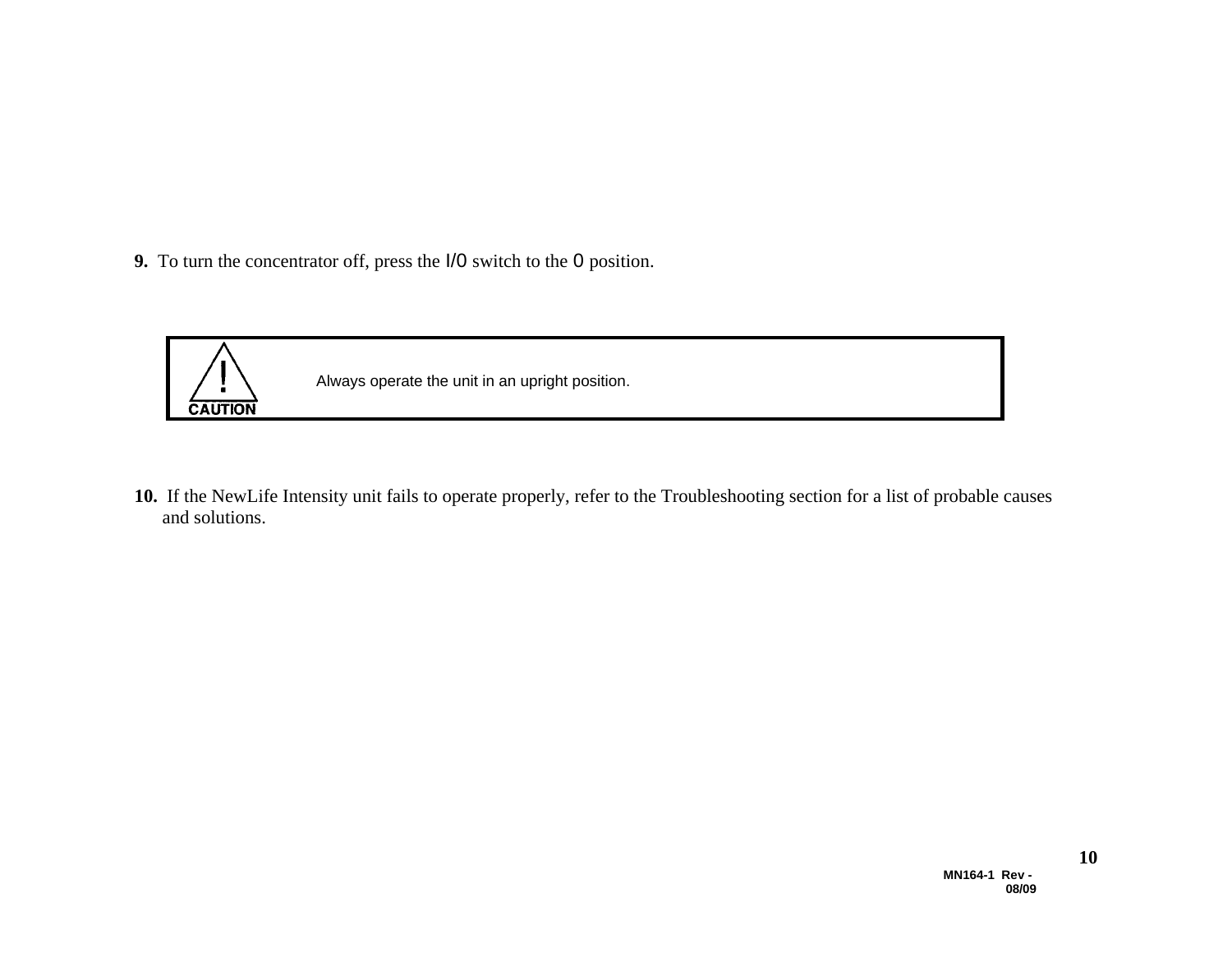#### **Filters**

Air enters the NewLife Intensity unit through an air intake gross particle filter located on the back off the oxygen concentrator. This filter removes dust particles and other large particles from the air. Before you operate the NewLife Intensity unit, make sure this filter is clean and positioned correctly (Figure 4).

The supplemental oxygen produced by the NewLife Intensity unit receives additional filtration from a product filter located within the oxygen concentrator. Your Equipment Provider performs maintenance on the product filter in addition to other maintenance on the unit.

> The use of some oxygen administration accessories not specified for use with this oxygen concentrator may impair its performance.

## **Oxygen Without Humidifier**

NO1

 1. If your physician did not prescribe a humidifier, connect the oxygen tubing directly to the unit's Oxygen outlet. A separate outlet fitting is supplied for this type of connection (Figure 5).







 **Figure 5**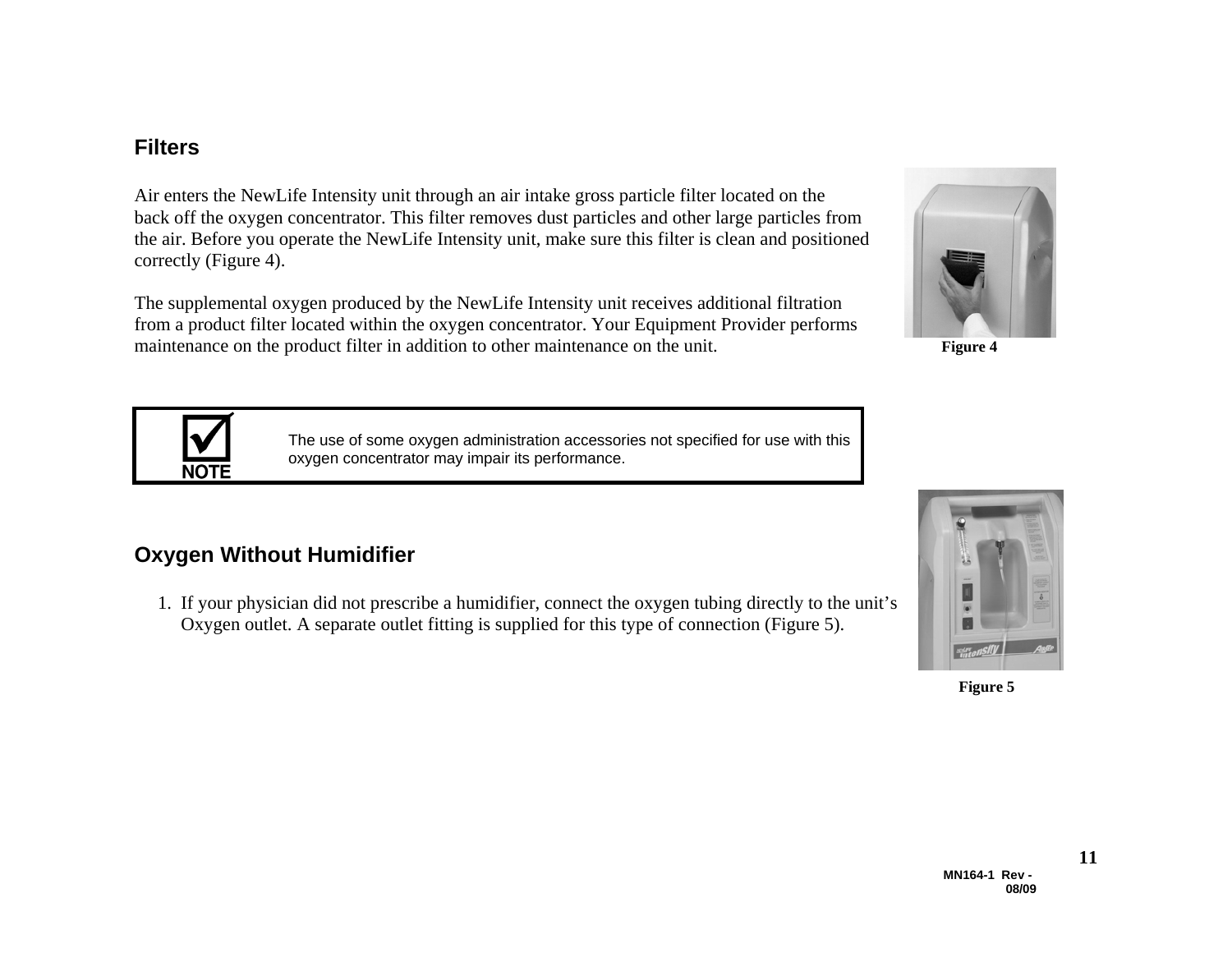## **Operating With Humidifier**

Following these steps if your physician prescribed an oxygen humidifier as part of your therapy:

- 1. Remove or unscrew the reservoir bottle from the humidifier (If you have a pre-filled unit, do not perform this step. Proceed directly to step 4.)
- 2. Fill the reservoir with cool or cold water (distilled water is preferred) to the fill line indicated on the bottle. DO NOT OVERFILL.
- 3. Screw the reservoir bottle back together. **Figure 6**
- 4. On the top of the humidifier, turn the thread nut counterclockwise while you connect the humidifier to the oxygen outlet, and tighten securely (Figure 6).
- 5. Connect oxygen tubing from the nasal cannula, face mask, or other accessories to the humidifier outlet fitting (Figure 7).



The use of certain humidifiers not specified for use with this oxygen concentrator may impair its performance.





**Figure 7** 



**To Equipment Provider:** The following humidifier bottle is recommended for use with the NewLife Intensity Oxygen Concentrator: AirSep Part No. **HU014-1**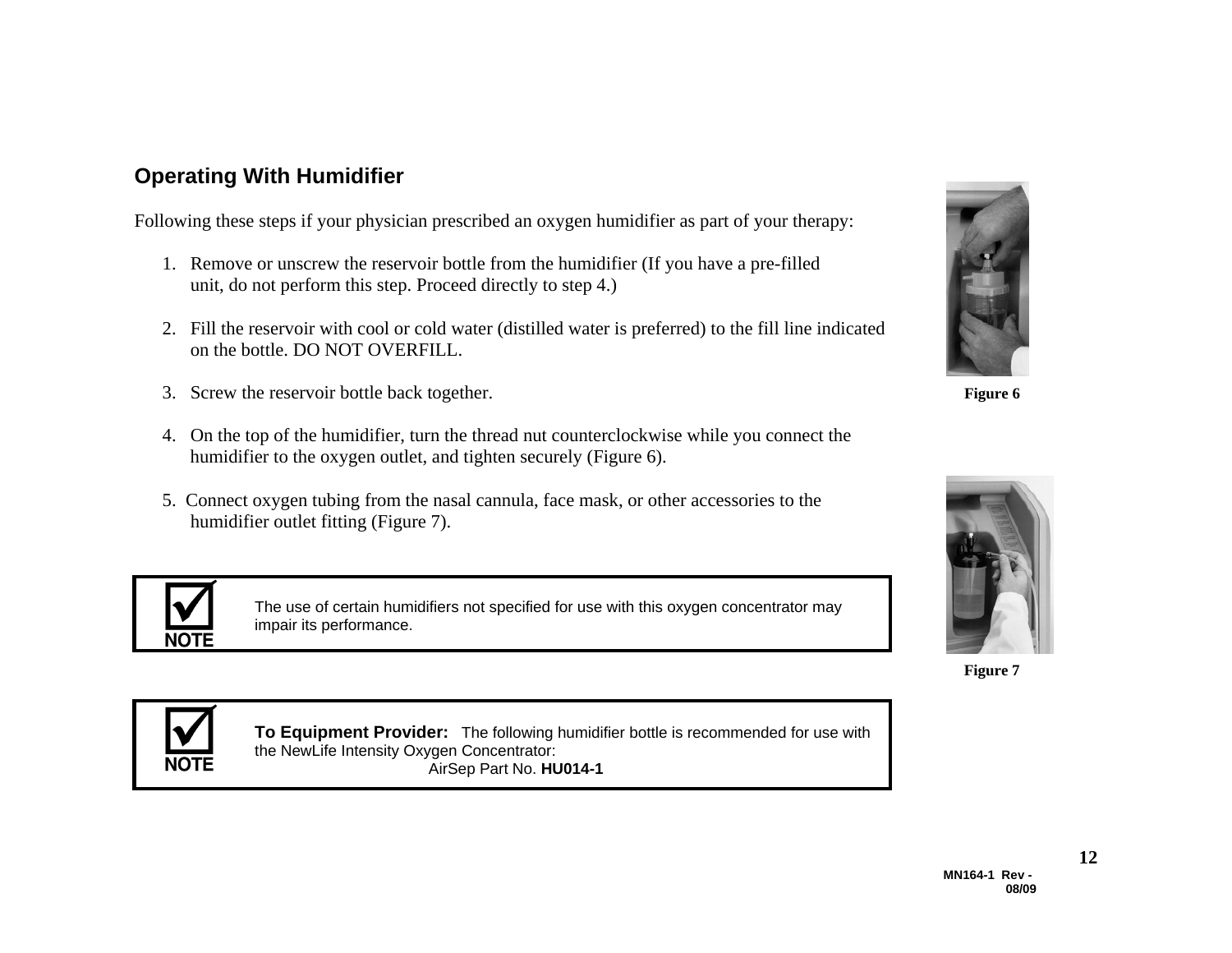#### **Nasal Cannula**

Your physician has prescribed either a nasal cannula, face mask, or other accessories (Figure 8). In most cases the manufacturer has already connected the oxygen supply tubing to the nasal cannula, face mask, or other accessory. If not, follow the manufacturer's instructions for proper connection. Connect the oxygen tubing to the oxygen outlet adapter or humidifier.



**To Equipment Provider:** The following oxygen administration accessories are recommended for use with the NewLife Intensity Oxygen Concentrator:

- Nasal Cannula with 7 feet (2.1 m) of tubing: AirSep Part No. **CU002-1.**
- Oxygen Outlet Adapter: AirSep Part No. **F0025-1**.
- Face Mask with 7 feet (2.1 m) of tubing: AirSep Part No. **MS013-1**



**Figure 8**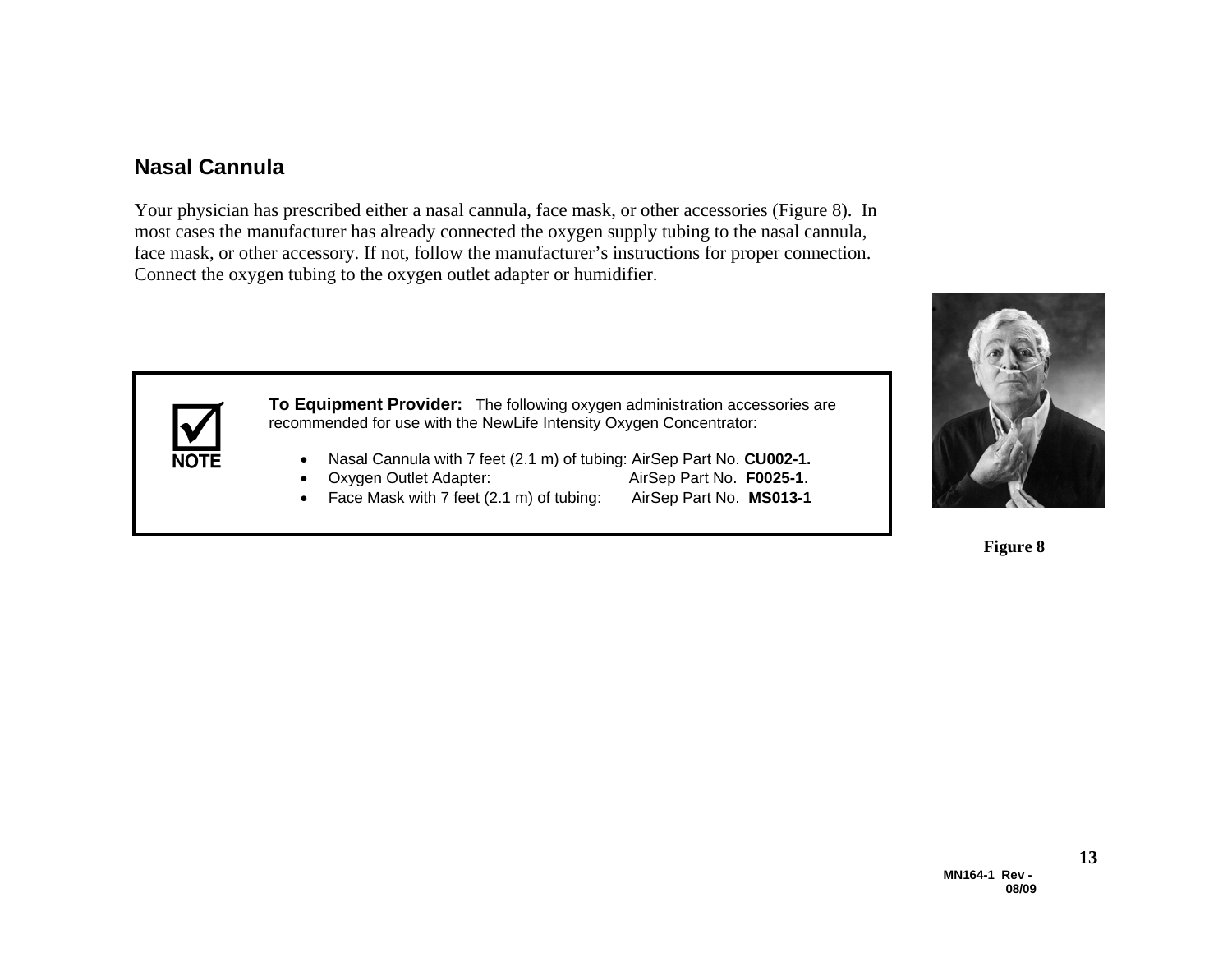#### **Proper Setting of Oxygen Flowmeter**

To set the proper flow of supplemental oxygen, turn the flowmeter adjustment knob left or right until the ball inside the flowmeter centers on the flow line number prescribed by your physician (Figure 9).

To view the flowmeter at the proper angle, note that the back line and the front numbered line must give the appearance of just one line.



It is very important to follow the prescribed level of oxygen. Do not increase or decrease the flow until you first consult your physician.



**Figure 9** 



Normally, you should not need to adjust the flowmeter on your unit. If you turn the flowmeter adjustment knob clockwise, you will decrease and can shut off the flow of oxygen from your unit. For your convenience, the flowmeter is marked in ½ lpm increments. For units with the pediatric flowmeter option, the flowmeter is marked in 1/8 lpm increments for flow settings up to 2 lpm.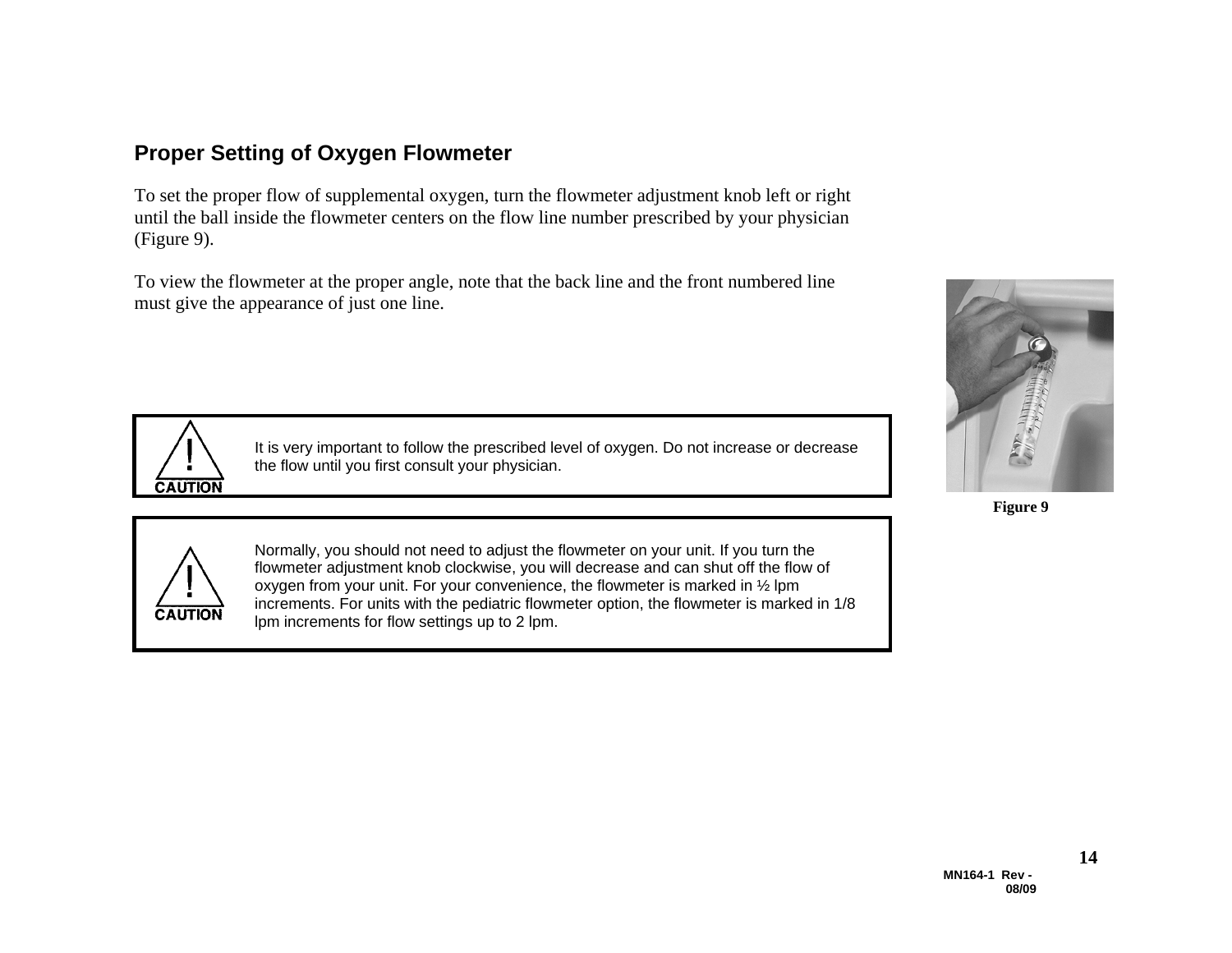## **Cleaning, Care, and Proper Maintenance**

## **Cabinet**



Turn off the NewLife Intensity unit, and disconnect the power cord from unit before you clean the cabinet.



Do not use liquid directly on the NewLife Intensity unit to clean it. A list of **undesirable** chemical agents includes but is not limited to, the following, according to the plastics manufacturer: alcohol and alcohol-based products, concentrated chlorine-based products (ethylene chloride), and oil-based products (Pine-Sol, Lestoil). These are NOT to be used to clean the plastic housing; they can damage the unit's plastic.



Clean the cabinet and power cord only with a mild household cleaner applied with a damp cloth or sponge, and then wipe them dry.



To prevent a voided AirSep warranty, follow all manufacturer's instructions.



AirSep does not recommend the sterilization of this equipment.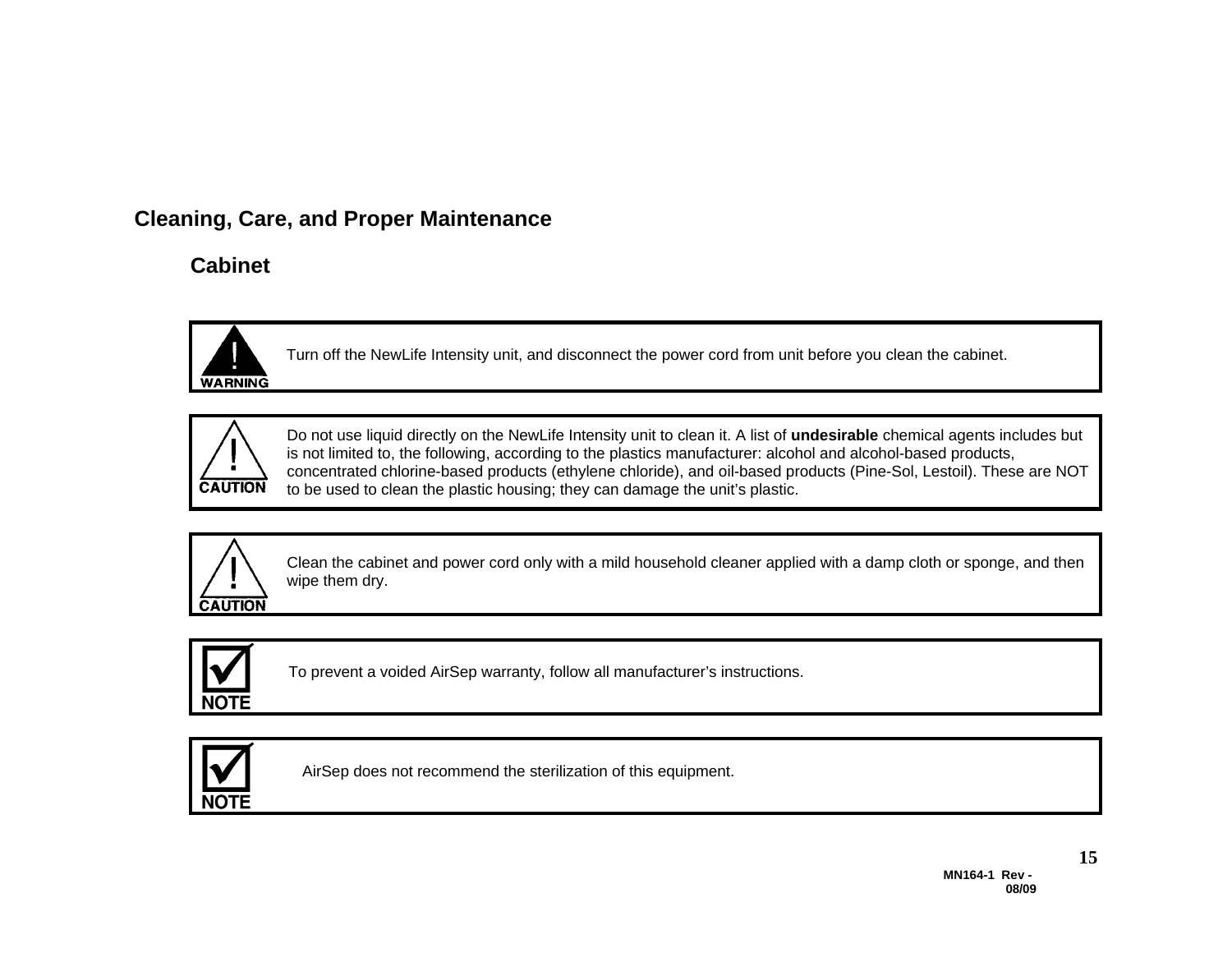#### **Filters**

At least one time each week, wash the air intake gross particle filter, which is located in the back of the unit. Your Equipment Provider may advise you to clean it more often, depending upon your operating conditions. Follow these steps to properly clean the air intake filter:

- 1. Remove the filter and wash it in a warm solution of soap and water.
- 2. Rinse the filter thoroughly, and remove excess water with a soft, adsorbent towel. Ensure that the filter is dry before replacing it.
- 3. Replace the dry filter.

#### **Reserve Oxygen Supply**

Your Equipment Provider may recommend another source of supplemental oxygen therapy in case there is a mechanical failure or a power outage.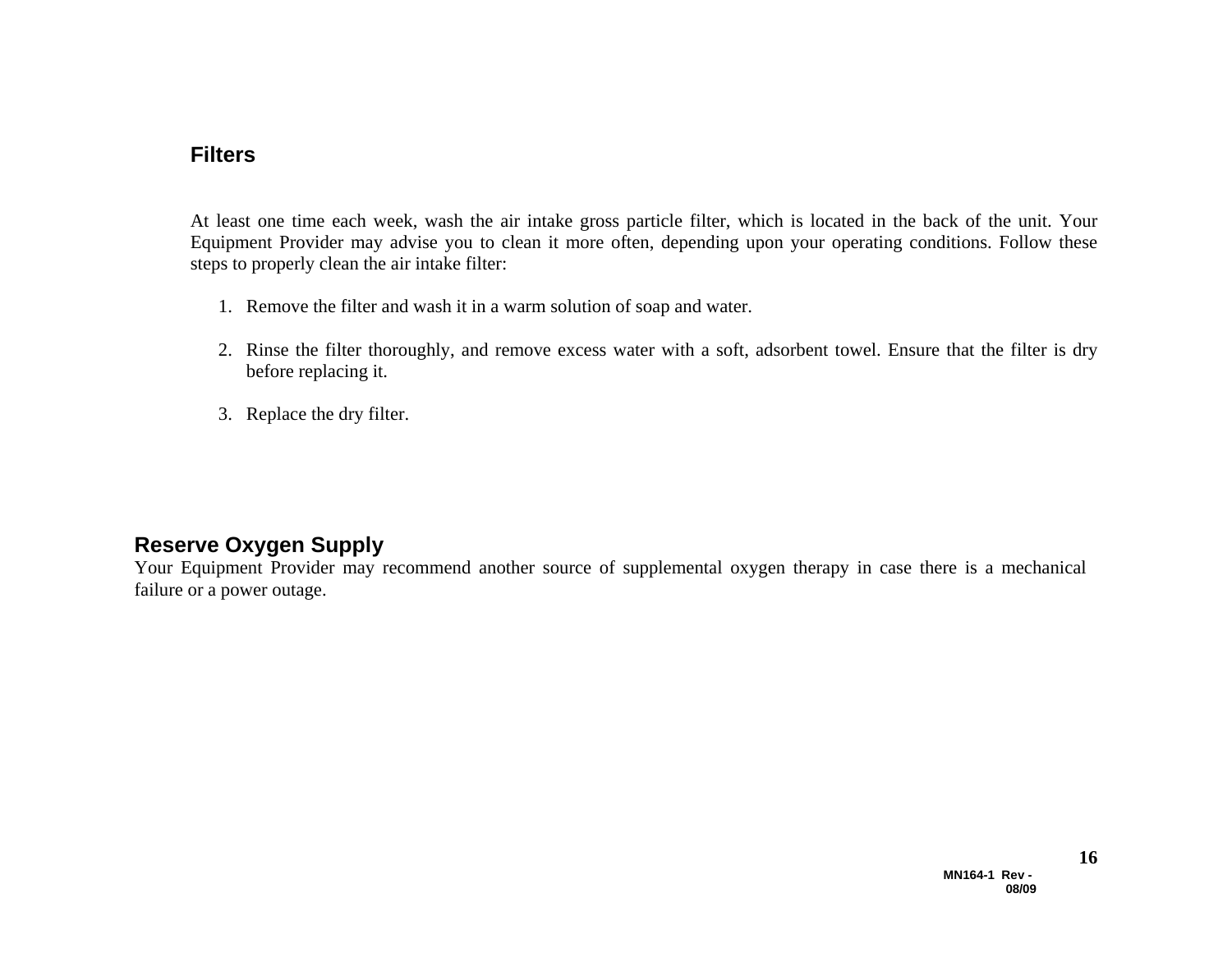#### **Troubleshooting**

If your NewLife Intensity Oxygen Concentrator fails to operate properly, refer to the chart on the following pages for possible causes and solutions and, if needed, consult your Equipment Provider.

If you cannot get the unit to operate, connect your nasal cannula, face mask, or other accessories to the reserve supplemental oxygen supply (if provided).



Do not attempt any maintenance other than the possible solutions listed below.

| <b>Problem</b>                                                                 | <b>Probable Cause</b>                                                                                | <b>Solution</b>                                                                                                                                                                 |
|--------------------------------------------------------------------------------|------------------------------------------------------------------------------------------------------|---------------------------------------------------------------------------------------------------------------------------------------------------------------------------------|
| Unit does not operate. Power failure<br>condition causes a continuous alarm to | Power cord not connected into electrical<br>outlet.                                                  | Check power cord plug at the electrical outlet for a<br>proper connection.                                                                                                      |
| sound.                                                                         | No power at electrical outlet.                                                                       | Check power source, wall switch, fuse, or circuit<br>breaker in-house.                                                                                                          |
|                                                                                | Oxygen concentrator circuit breaker is<br>activated.                                                 | Contact your Equipment Provider for service.                                                                                                                                    |
| Limited oxygen flow.                                                           | Dirty or obstructed humidifier bottle.                                                               | Remove the humidifier bottle (if used) from the<br>oxygen outlet. If flow is restored, clean or replace<br>with a new humidifier bottle.                                        |
|                                                                                | Defective nasal cannula, face mask,<br>catheter, and/or oxygen delivery tube, or<br>other accessory. | Remove nasal cannula, face mask, or other<br>accessories from oxygen tubing. If proper flow is<br>restored, replace with new nasal cannula, face mask,<br>or other accessories. |
|                                                                                |                                                                                                      | Disconnect delivery tubing at oxygen outlet (front of<br>unit). If proper flow is restored, check oxygen tubing<br>for kinks or obstructions. Replace if needed.                |
|                                                                                | Other leak or restriction.                                                                           | Contact your Equipment Provider.                                                                                                                                                |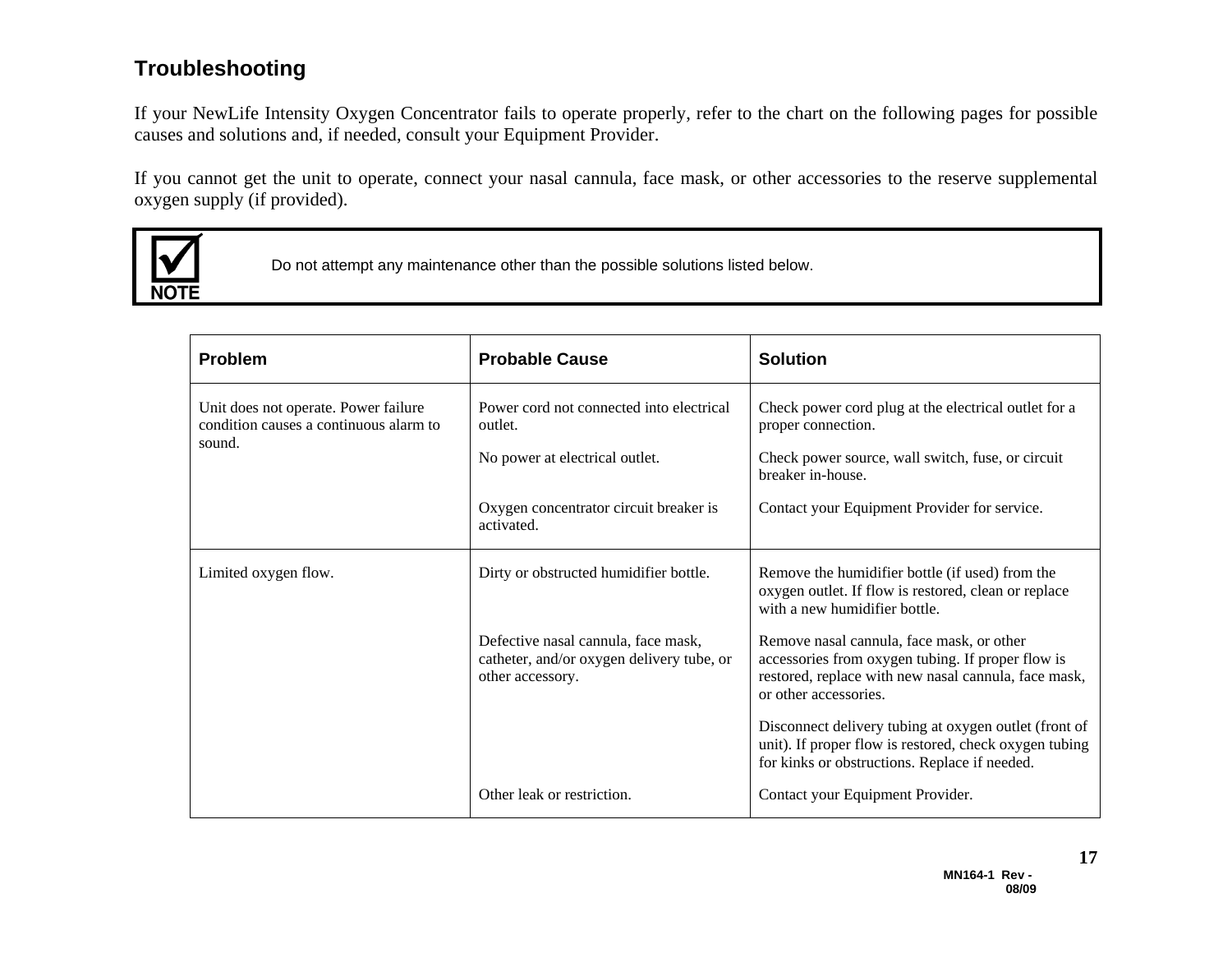| <b>Problem</b>                                                                       | <b>Probable Cause</b>                                            | <b>Solution</b>                                                                                                                                                                                                                                                                                                                                                                                                       |
|--------------------------------------------------------------------------------------|------------------------------------------------------------------|-----------------------------------------------------------------------------------------------------------------------------------------------------------------------------------------------------------------------------------------------------------------------------------------------------------------------------------------------------------------------------------------------------------------------|
| Condensation collects in the oxygen<br>tubing when you use the humidifier<br>bottle. | Unit not properly ventilated. Elevated<br>operating temperature. | Make sure unit is positioned away from curtains or<br>drapes, hot air registers, heaters, and fireplaces. Be<br>certain to place the unit so all sides are at least 12<br>inches (30.5 cm) away from a wall or other<br>obstruction. Do not place the unit in a confined area.<br>Allow oxygen tubing to dry out, or replace with new<br>tubing. Refill humidifier bottle with COLD water.<br><b>DO NOT OVERFILL.</b> |
| Intermittent alarm sounds at one second<br>intervals.                                | Equipment malfunction.                                           | Set I/0 power switch to 0 position, use your reserve<br>oxygen supply (if provided), and consult your<br>Equipment Provider immediately.                                                                                                                                                                                                                                                                              |
| Unit does not alarm, or weak alarm<br>sounds for 5 seconds during start-up.          | Weak 9-volt battery                                              | Call your Equipment Provider to replace 9-volt<br>battery.                                                                                                                                                                                                                                                                                                                                                            |
| All other problems.                                                                  |                                                                  | Set I/O power switch to the O position, use your<br>reserve oxygen supply (if provided), and consult<br>your Equipment Provider immediately.                                                                                                                                                                                                                                                                          |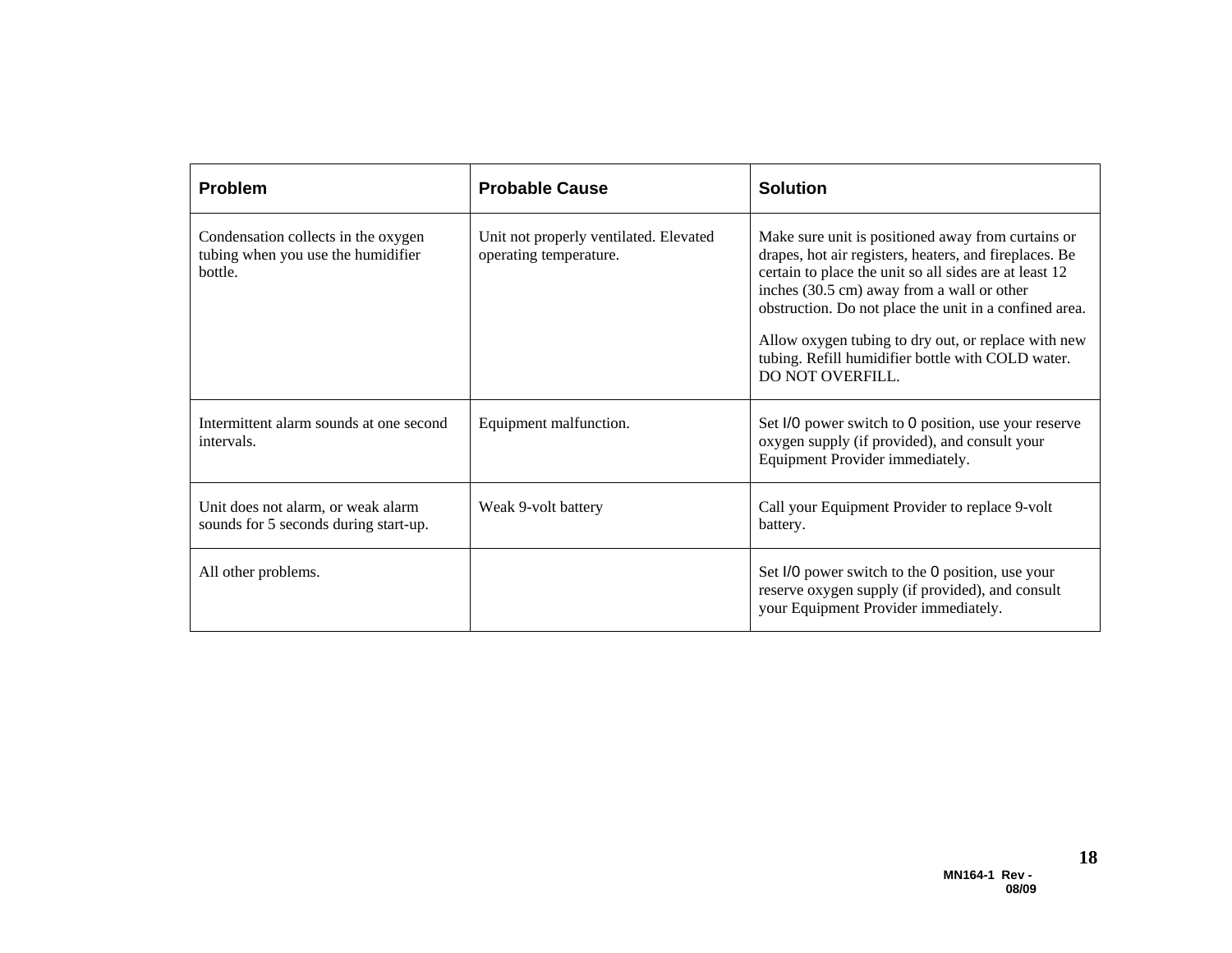## **Product Specifications**

|                             | <b>8-Liter Concentrators</b>                                                                                                                                                                      | <b>10-Liter Concentrators</b>                                                                                                                                                                     |
|-----------------------------|---------------------------------------------------------------------------------------------------------------------------------------------------------------------------------------------------|---------------------------------------------------------------------------------------------------------------------------------------------------------------------------------------------------|
| Oxygen Concentration: *     | 2-7 lpm: $92\% \pm 3\%$<br>8 lpm: $90\% \pm 3\%$                                                                                                                                                  | 2-9 lpm: $92\% \pm 3\%$<br>10 lpm: $90\% \pm 3\%$                                                                                                                                                 |
| Dimensions:                 | $27.5$ in. high x 16.5 in. wide x 14.5 in. deep<br>$(69.9 \text{ cm high x } 41.9 \text{ cm wide x } 36.8 \text{ cm deep})$                                                                       |                                                                                                                                                                                                   |
| Weight:                     | 54 lb (24.5 kg)                                                                                                                                                                                   | 58 lb (26.4 kg)                                                                                                                                                                                   |
| Electrical:                 | 120 VAC, 60 Hz, 4.0 amps<br>Two-prong polarized plug<br>Double insulated cabinet<br><b>Export Models:</b><br>220-240 VAC, 50 Hz, 2.0 amps<br>220 VAC, 60 Hz, 2.0 amps<br>Double-insulated cabinet | 120 VAC, 60 Hz, 6.0 amps<br>Two-prong polarized plug<br>Double insulated cabinet<br><b>Export Models:</b><br>220-240 VAC, 50 Hz, 3.0 amps<br>220 VAC, 60 Hz, 3.0 amps<br>Double-insulated cabinet |
| Alarms:                     | <b>Battery</b> test<br>Power failure<br>High and low pressure<br>Low oxygen concentration (Oxygen monitor)                                                                                        |                                                                                                                                                                                                   |
| <b>Storage Temperature:</b> | -4°F to 140°F (-20°C to 60°C)                                                                                                                                                                     |                                                                                                                                                                                                   |

\* Based on an atmospheric pressure of 14.7 psi (101 kPa) at 70°F (21°C)

\* Operating unit outside of operational temperature range can affect performance.



**19**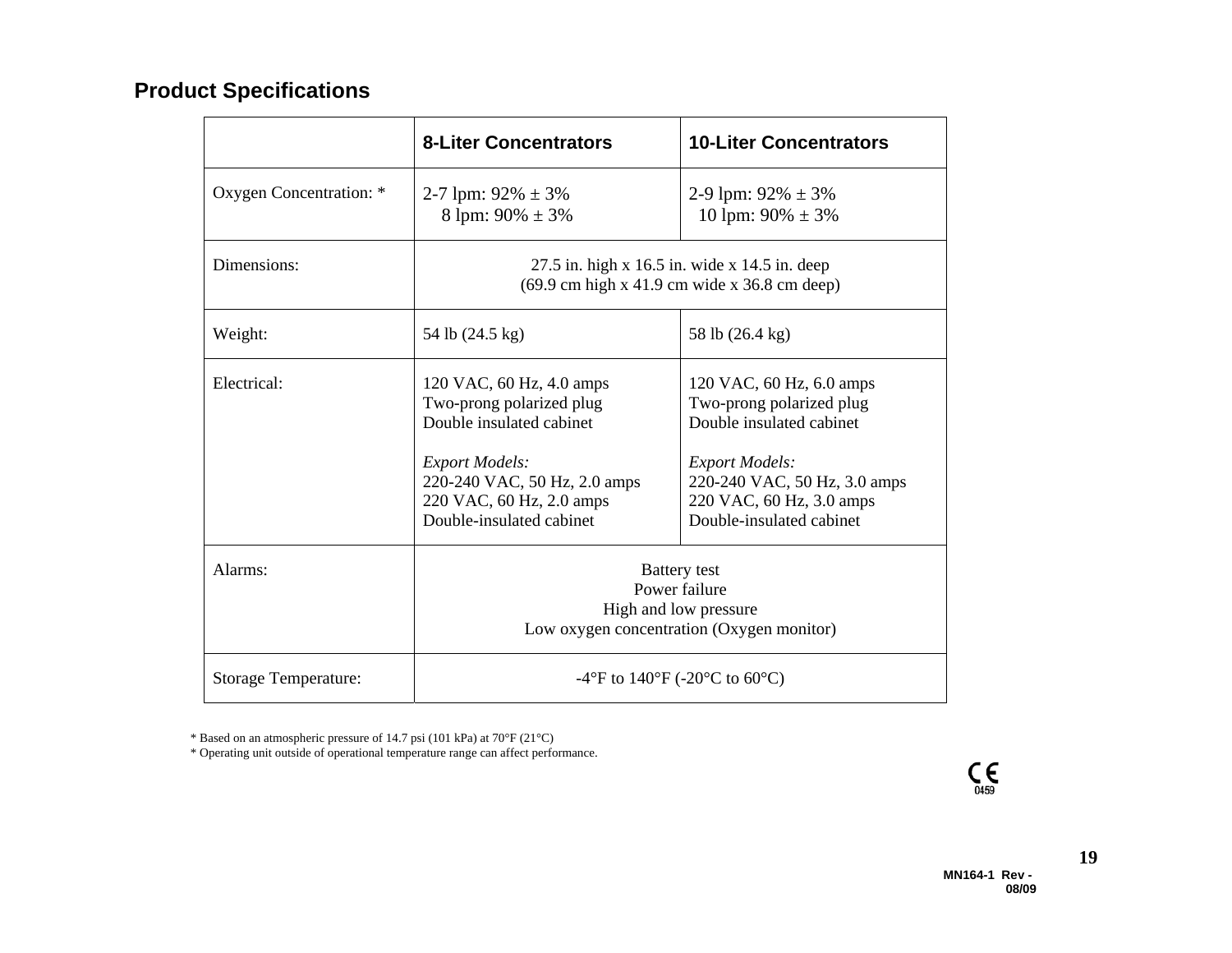#### **Classification**

Type of protection against electric shock:

**Class II** Protection from electric shock is achieved by double insulation. Protective earthing or reliance upon installation conditions are not required.

Degree of protection against electric shock:

- **Type B** Equipment providing a particular degree of protection against electric shock particularly regarding:
	- 1) allowable leakage current;
	- 2) reliability of protective earth connection (if present).
	- Not intended for direct cardiac application.

Degree of protection against harmful ingress of water:

Drip-proof equipment – IPX1.

Equipment provided with an enclosure preventing of such an amount of falling liquid as might interfere with the satisfactory and safe operation of the equipment.

Method of cleaning and infection control allowed:

Please refer to Maintenance section in the NewLife Intensity Service Manual.

Degree of safety of application in the presence of flammable anesthetic gases: Equipment not suited for such application.

Mode of operation:

Continuous duty.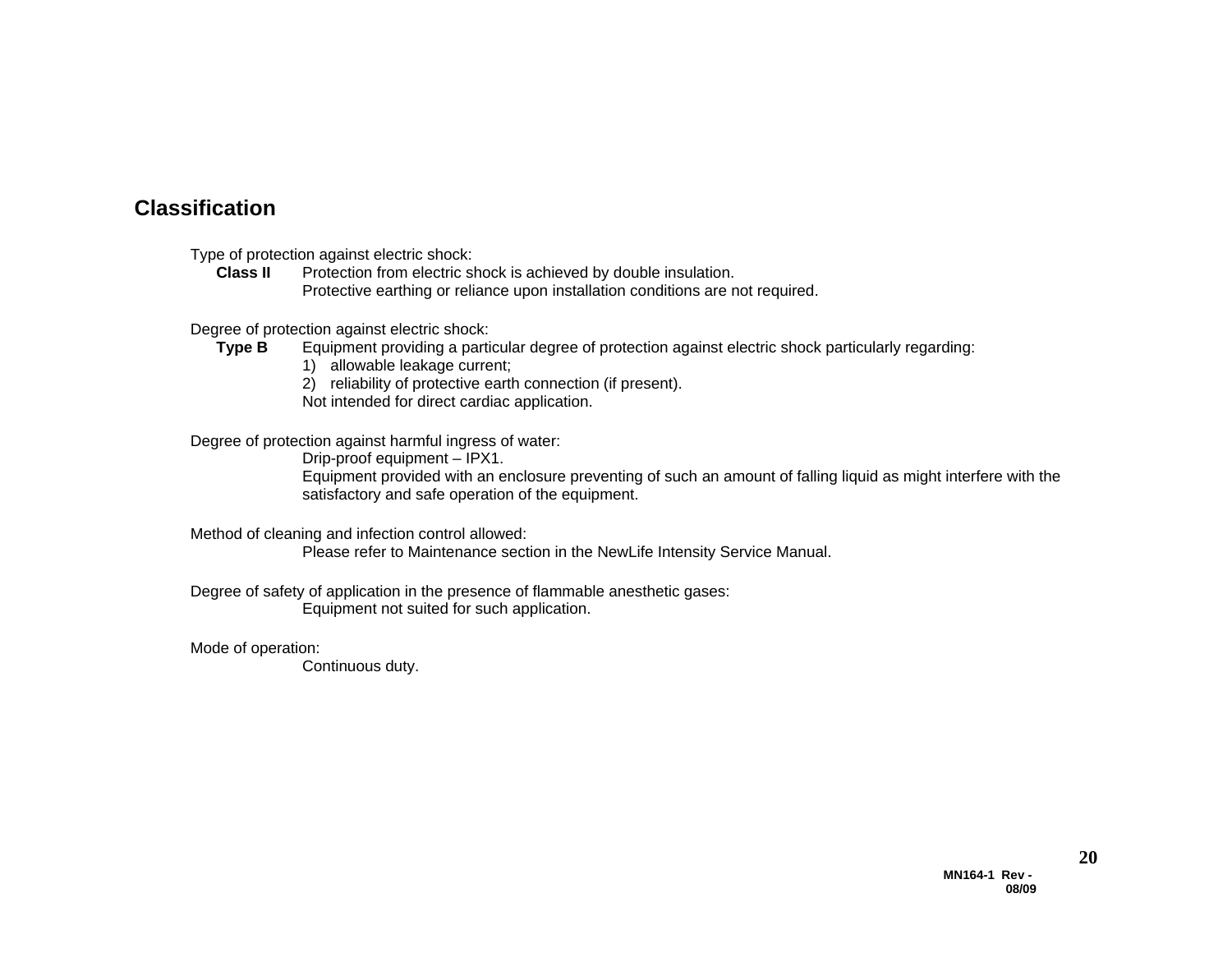### **Oxygen Monitor Option**

The following information will acquaint you with Oxygen Monitor option of the NewLife Intensity Oxygen Concentrator. Make sure you read and understand all the information contained in this manual before you operate your unit. Should you have any questions, your Equipment Provider will be happy to answer them for you.

## **Function of the Oxygen Monitor**

The oxygen monitor is a small electronic device within the NewLife Intensity Oxygen Concentrator that monitors the concentration of oxygen produced by the unit.

#### **Alarm Signal**

If oxygen concentration falls below the acceptable therapeutic level, an amber OXYGEN MONITOR light on the Oxygen Concentrator turns on (Figure 10). If the light remains on for more than 15 minutes, an intermittent alarm sounds.



Amber Light





Contact your Equipment Provider immediately if the amber OXYGEN MONITOR light remains on for more than 15 minutes.



When you turn the unit on, it's normal for the amber OXYGEN MONITOR light to turn on and remain on for up to five minutes.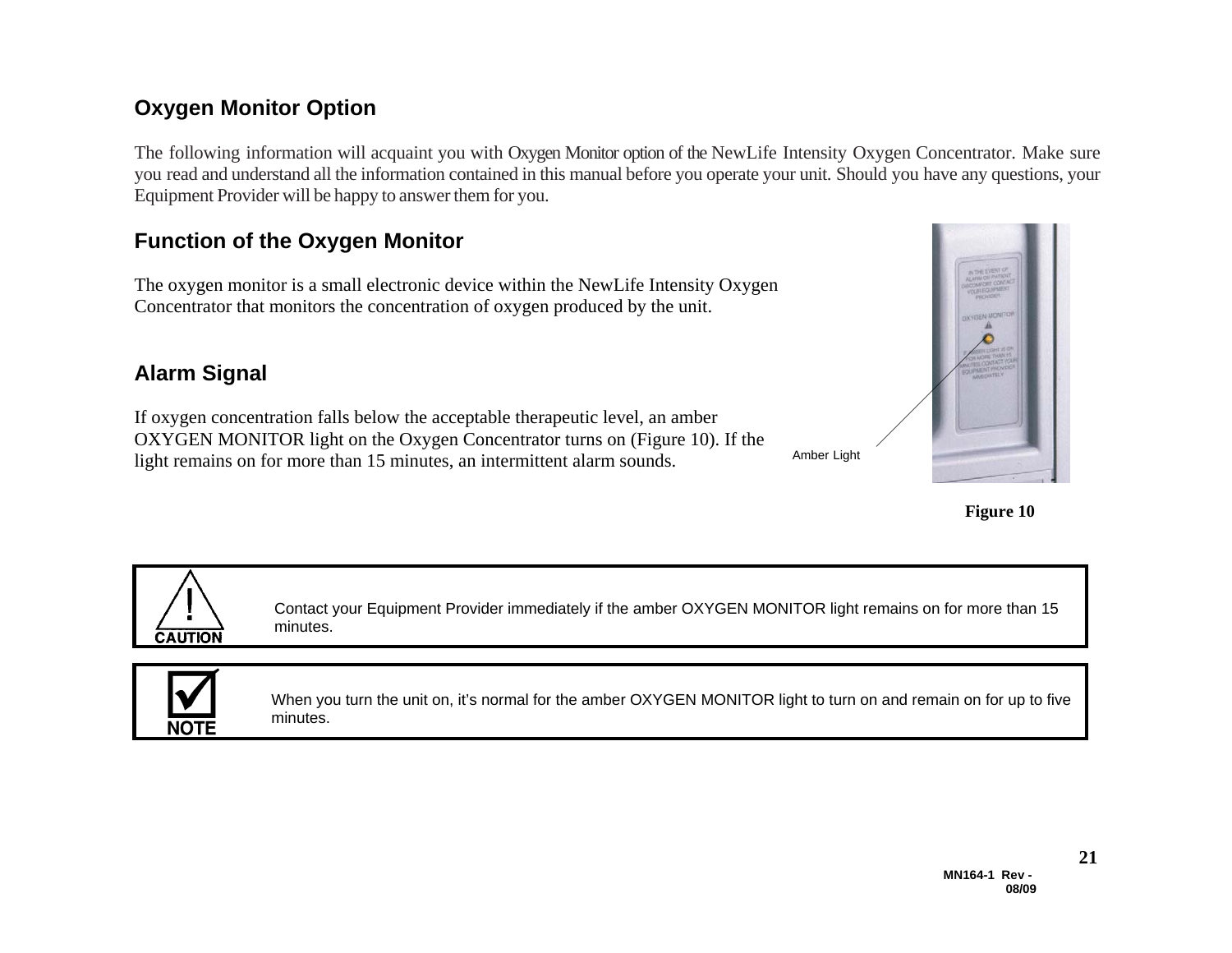#### **Dual Flow and Pediatric/Low Flow Options**

The following information will acquaint you with the dual flow and pediatric/low flow options of the NewLife Intensity Oxygen Concentrator (See Figure 11). Make sure you read and understand all the information contained in this manual before you operate your unit. Should you have any questions, your Equipment Provider will be happy to answer them for you.

#### **Dual Flow Application**

The NewLife Intensity unit's dual flow option allows a single concentrator to meet the high flow requirements of one patient (Figure 12) or the needs of two patients, in any combination of flows up to the maximum capacity of the concentrator (Figure 11). Excellent for use in the home, extended care facility, hospital, or physician's waiting room.

#### **Pediatric/Low Flow Application**

The pediatric flowmeter (available for use with the dual flow NewLife Intensity unit) meets low flow requirements up to 2 lpm in 1/8 liter (125 ccm) increments (Figure 13).



Two Patients/ Dual Flow Applications



**Figure 12**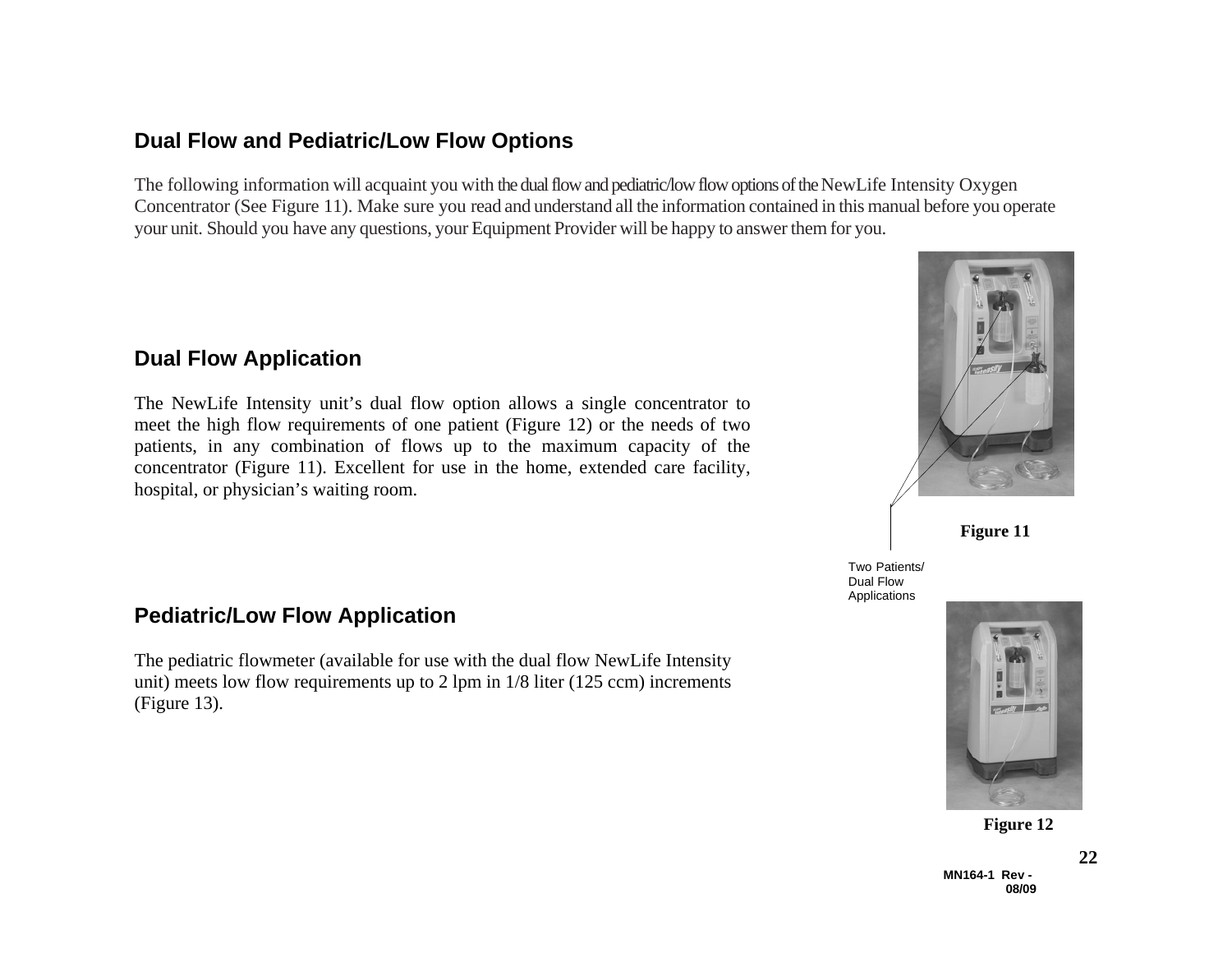#### **Setting the Pediatric Flowmeter**

When using the pediatric flowmeter, the unit will not reach proper concentration at the pediatric setting (less than 2 lpm) until you bleed off a portion of the oxygen by opening the primary flowmeter (on the left side of the unit). Follow the procedure below when using the pediatric flowmeter.

- 1. Follow the start-up instructions 1-7 as outlined on page  $8 \& 9$ .
- 2. Set the pediatric flowmeter to the prescribed flow.
- 3. Set the primary flowmeter to 2 lpm to bleed off excess product, and allow the unit to achieve maximum concentration.



The NewLife Intensity Oxygen Concentrator must be operated for at least five minutes at 2 lpm before using the unit.



The NewLife Intensity is appropriate for usage by two patients, provided the combined flow is a minimum of 2 lpm and does not exceed the maximum capacity of the concentrator.

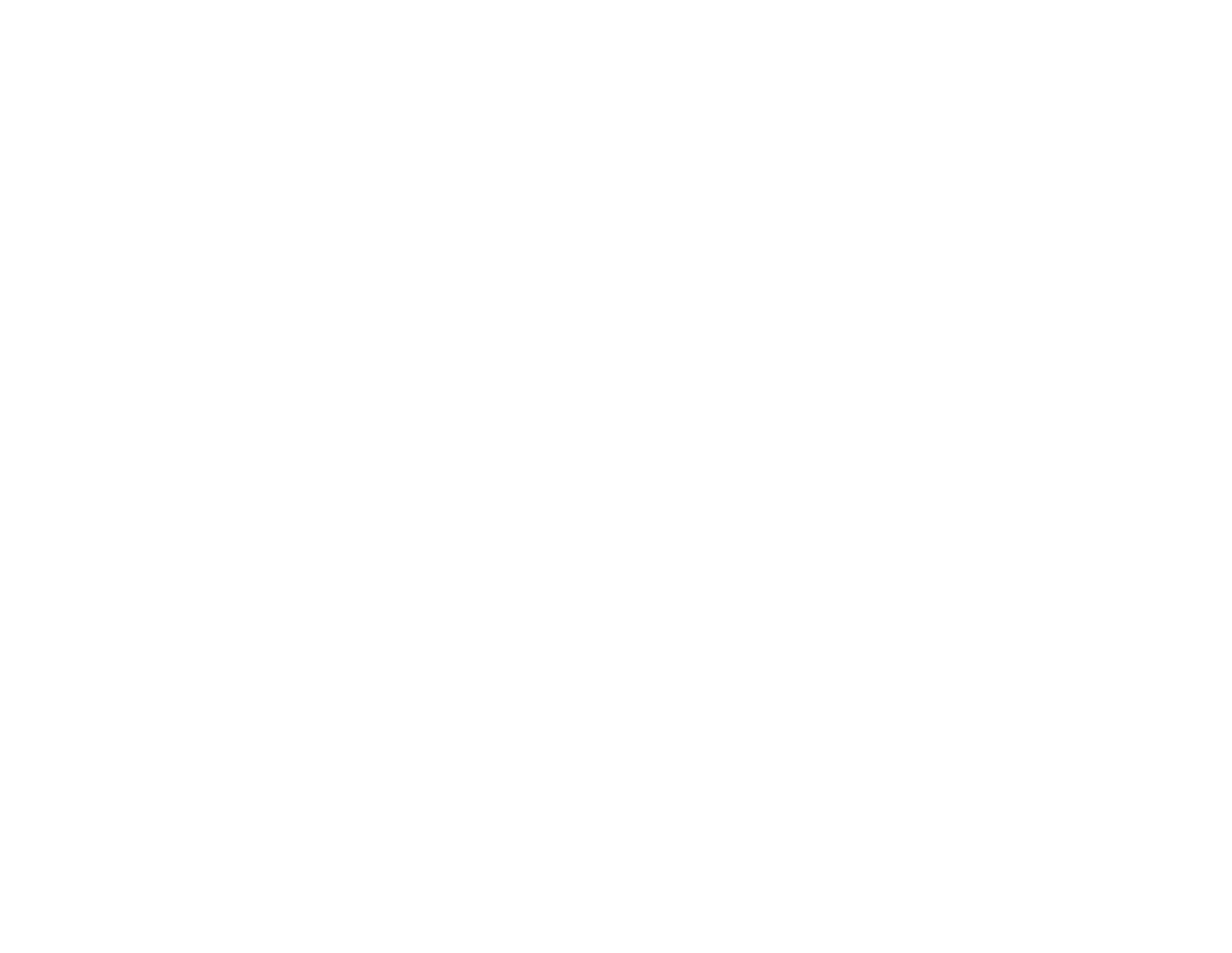For European representative:

Gavin Ayling 9 Bungham Lane Penkridge Stafford Staffordshire ST19 5NH England

E-mail: eurorepcontact@airsep.com